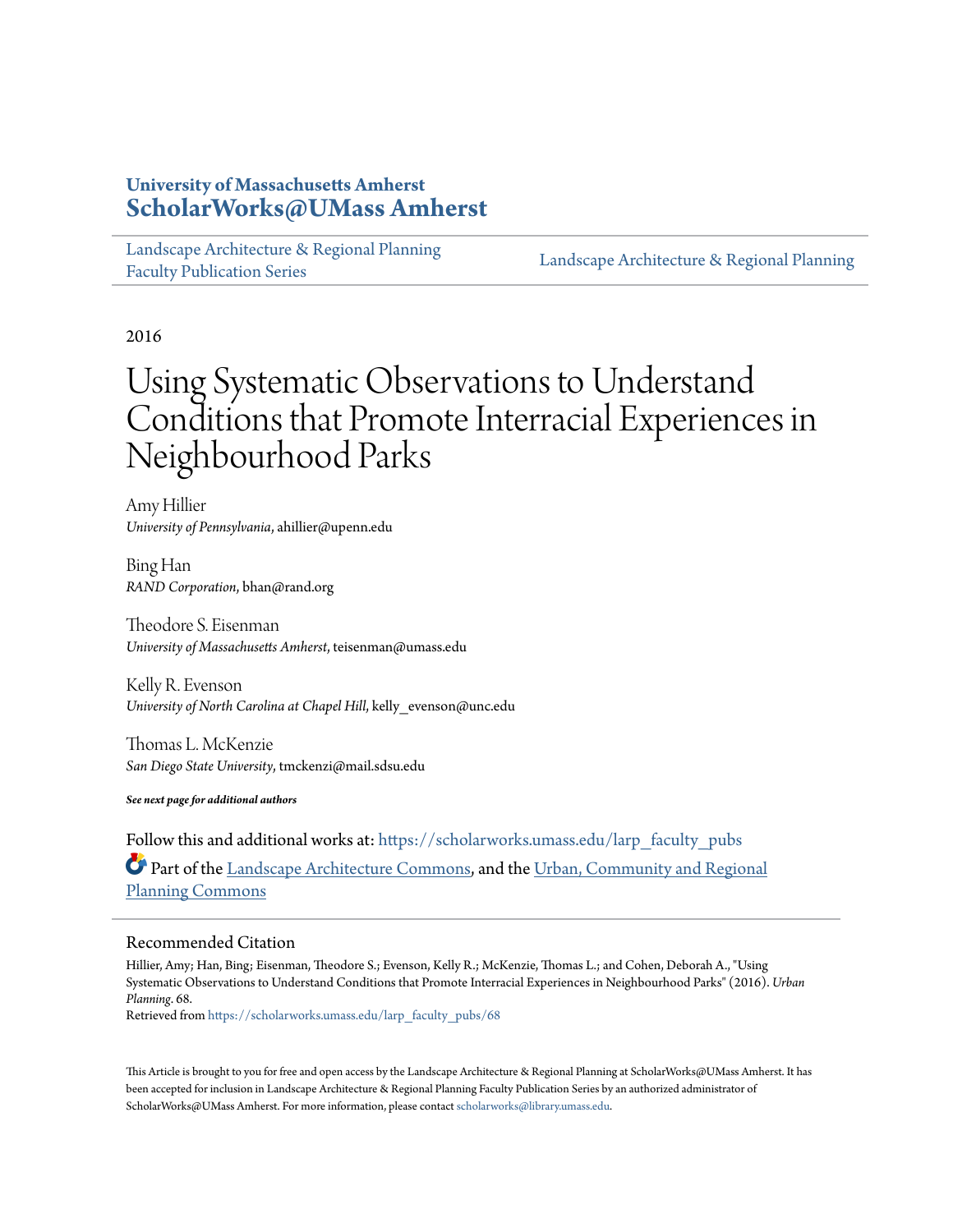#### **Authors**

Amy Hillier, Bing Han, Theodore S. Eisenman, Kelly R. Evenson, Thomas L. McKenzie, and Deborah A. Cohen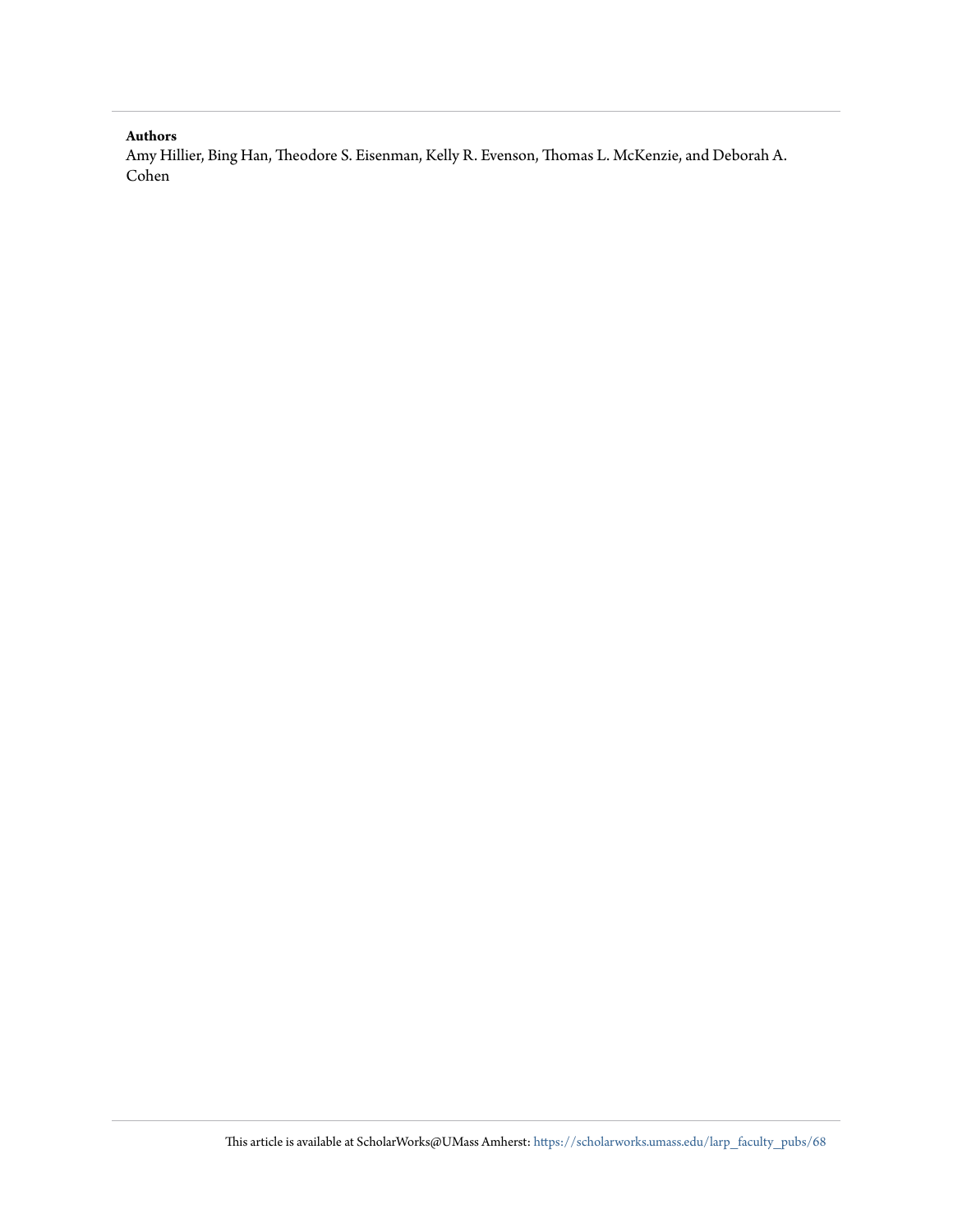<span id="page-2-0"></span>

**Urban Planning (ISSN: 2183–7635) 2016, Volume 1, Issue 4, Pages [51](#page-2-0)[–64](#page-15-0) DOI: 10.17645/up.v1i4.756**

Article

# **Using Systematic Observations to Understand Conditions that Promote Interracial Experiences in Neighbourhood Parks**

Amy Hillier <sup>1,\*</sup>, Bing Han <sup>2</sup>, Theodore S. Eisenman <sup>3</sup> , Kelly R. Evenson <sup>4</sup> , Thomas L. McKenzie <sup>5</sup> and Deborah A. Cohen <sup>2</sup>

 $1$  City and Regional Planning, School of Design, University of Pennsylvania, Philadelphia PA, 19104, USA; E-Mail: ahillier@upenn.edu

<sup>2</sup> RAND Corporation, Santa Monica CA, 90401, USA; E-Mails: bhan@rand.org (B.H.), dcohen@rand.org (D.C.)

<sup>3</sup> Department of Landscape Architecture and Regional Planning, University of Massachusetts, Amherst MA, 01003, USA; E-Mail: teisenman@umass.edu

<sup>4</sup> Department of Epidemiology, Gillings School of Global Public Health, University of North Carolina—Chapel Hill, Chapel Hill NC, 27599, USA; E-Mail: kelly\_evenson@unc.edu

<sup>5</sup> Institute for Behavioral and Community Health, School of Exercise and Nutritional Sciences, San Diego State University, San Diego CA 92115, USA; E-Mail: tmckenzi@mail.sdsu.edu

\* Corresponding author

Submitted: 7 September 2016 | Accepted: 18 November 2016 | Published: 9 December 2016

## **Abstract**

We analysed observations from 31 neighbourhood parks, with each park mapped into smaller target areas for study, across five US cities generated using the System for Observing Play and Recreation in the Community (SOPARC). In areas where at least two people were observed, less than one-third (31.6%) were populated with at least one white and one non-white person. Park areas that were supervised, had one or more people engaged in vigorous activity, had at least one male and one female present, and had one or more teens present were significantly more likely to involve interracial groups  $(p < 0.01$  for each association). Observations in parks located in interracial neighbourhoods were also more likely to involve interracial groups ( $p < 0.05$ ). Neighbourhood poverty rate had a significant and negative relationship with the presence of interracial groups, particularly in neighbourhoods that are predominantly non-white. Additional research is needed to confirm the impact of these interactions. Urban planning and public health practitioners should consider the health benefits of interracial contact in the design and programming of neighbourhood parks.

#### **Keywords**

Intergroup Contact Theory; interracial contact; parks and recreation; SOPARC; urban parks

#### **Issue**

This article is part of the issue "Paradigm Shifts in Urban Planning", edited by Matthias Drilling (University of Applied Sciences and Arts Northwestern Switzerland, Switzerland), Efrat Eizenberg (Israel Institute of Technology, Israel), Janet Stanley (University of Melbourne, Australia), Lee Boon Thong (Nilai University, Malaysia) and Andreas Wesener (Lincoln University Canterbury, New Zealand).

© 2016 by the authors; licensee Cogitatio (Lisbon, Portugal). This article is licensed under a Creative Commons Attribution 4.0 International License (CC BY).

# **1. Introduction**

Urban parks have held a prominent place in city planning, landscape architecture, and public health scholarship for well over a century (Cranz, 1982; Wheater et al., 2007). Recent literature has identified four potential pathways

whereby green space in cities may promote public health: stress reduction, increased physical activity, improved air quality, and social cohesion (Hartig, Mitchell, de Vries, & Frumkin, 2014). The first three of these pathways have received more scholarly attention than the democratic and social implications of people across race/ethnicity and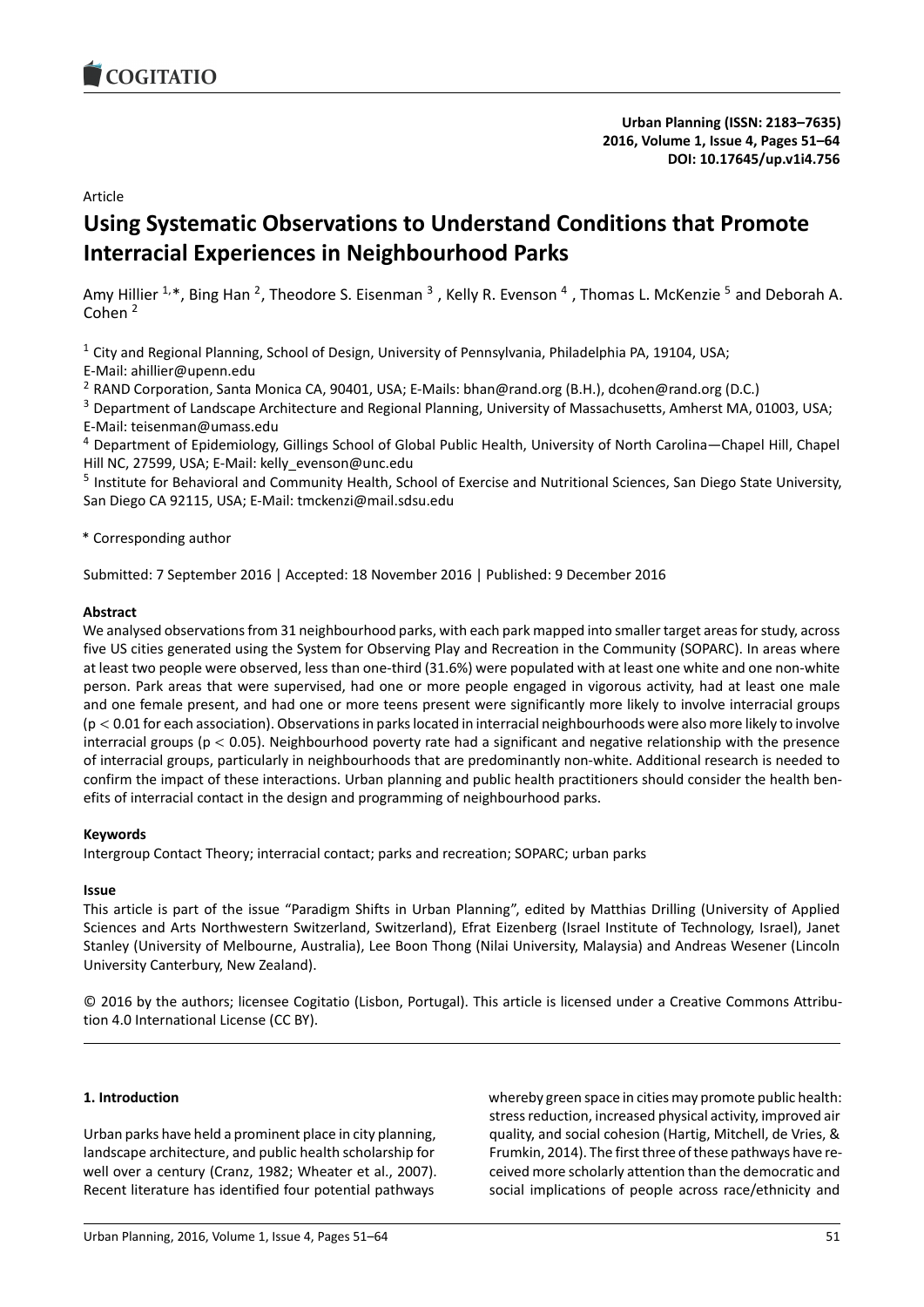socioeconomic status coming together in public spaces (Eisenman, 2016). Building from the concept of psychosocial health, this paper considers the role of parks in bringing people together across racial/ethnic groups and, potentially facilitating interracial contact as an important and underappreciated pathway to increasing social cohesion, reducing racial prejudice, and improving human health. We analyse observations from 31 neighbourhood parks in five US cities to determine the characteristics of parks, neighbourhoods in which the park is located, and activities offered at the park that correlate with people across racial groups simultaneously occupying the same part of the park. We conclude by calling on urban design and planning to focus on creating and managing public spaces that promote social interaction across race/ethnicity as well as income, gender, and age groups.

Before describing data collection and analysis methods, we review literature from four distinct areas of scholarship that together create the conceptual and methodological foundation for our research: (1) urban planning and landscape architecture's history of promoting urban parks as democratic public spaces that foster cohesion between groups of different socio-economic and ethnic background; (2) research on social interaction, social cohesion, and intergroup contact in public spaces and green spaces within leisure studies and environmental and social psychology; (3) public health research on chronic exposure to prejudice and institutional racism as primary contributors to racial health disparities; and (4) recent public health research utilizing systematic social observations and environmental audits of outdoor public spaces including neighbourhood parks. By borrowing from these distinct areas of scholarship, we present a conceptual framework and suggestions for measurement and research design that highlight and test the underappreciated public health benefits of people coming together across race and ethnicity in neighbourhood parks.

#### **2. Background and Significance**

#### *2.1. Urban Parks*

As the world undergoes a third major period of urbanization (Angel, 2011), local governments are adopting new types of parks and green space strategies. This includes creation of rail trails and greenways, retrofitting landfills, cemeteries, rooftops, and parking areas, covering highways and reservoirs, sharing schoolyards, closing roads, and creating urban farms and community gardens (Harnik, 2010). There is also increasing attention on tree planting and site scale greening initiatives (Keeley, 2011; Young, 2011). Situated within an historical context, this bloom of activity can be seen as an effort to increase the liveability of cities in an urbanizing age (Eisenman, 2016), in much the same way that reform-minded urban designers and leaders advanced city parks in the 19<sup>th</sup> century (Schuyler, 1986).

Historically, social workers, urban planners, landscape architects and public health practitioners looked to parks as antidotes to many of the problematic and unhealthy aspects of cities (Dannenberg, Frumkin, & Jackson, 2011). The 19<sup>th</sup> century parks movement developed in response to the negative impact of urban industrialization on physical health, mental health, and social bonds (Cranz, 1982; Eisenman, 2013; Schuyler, 1986). Frederick Law Olmsted, Sr. the 19<sup>th</sup> century landscape architect famous for designing Manhattan's Central Park, Brooklyn's Prospect Park, and Boston's Emerald Necklace, thought natural scenery was critical "to give the mind a suggestion of rest from the devouring eagerness and intellectual strife of town life" (Olmsted, 1870). Olmsted believed that parks would promote democratic values and social life by bringing together diverse people, "each individual adding by his mere presence to the pleasure of all others" (Olmsted, 1870).

The large, curvilinear "pleasure grounds" of the 19<sup>th</sup> century that benefited primarily upper middle class residents gave way to the smaller, rectilinear "reform parks" of the early 20<sup>th</sup> century, focused on social reform, children's play, and assimilation of European immigrants (Cranz, 1982; Cranz & Boland, 2004). During the Progressive Era, parks were expected to "reduce class conflict, reinforce the family unit, to socialize immigrants to the American way of life, to stop the spread of disease, and to educate citizens" (Cranz & Boland, 2004, p. 103). During the mid-20<sup>th</sup> century, parks became recognized primarily as sites of recreation, and stadiums and asphalt basketball courts were added liberally. By the 1960s, some public officials looked to parks to help resolve racial tensions and stop riots, focusing on open space as places of participation, revitalization, and social control (Cranz, 1982). But as with Olmstead Sr.'s hope that the mere presence of diverse people together in green spaces would add to the "pleasure of others", these efforts to reduce racial tensions lacked strong theoretical foundations and empirical evidence.

#### *2.2. Social Interaction and Intergroup Contact*

Urban parks have been associated with positive mental health benefits distinct from any physical health benefits such as increased physical activity (Sturm & Cohen, 2014; Sugiyama, Leslie, Giles-Corti, & Owen, 2008). Public health studies have shown a correlation between access and use of parks or open space and lower resting heart rate, reduced stress, and better mental health across age groups (Balseviciene et al., 2014; Grazuleviciene et al., 2014; Song et al., 2014). Much of the literature linking use of public spaces to health focused on the restorative nature of green settings and contact with nature (Francis, Wood, Knuiman, & Giles-Corti, 2012; Kaplan & Kaplan, 1989; Ulrich, 1984). Less research has focused on social interaction as the important mechanism, with parks and open space facilitating the development of supportive relationships (Berkman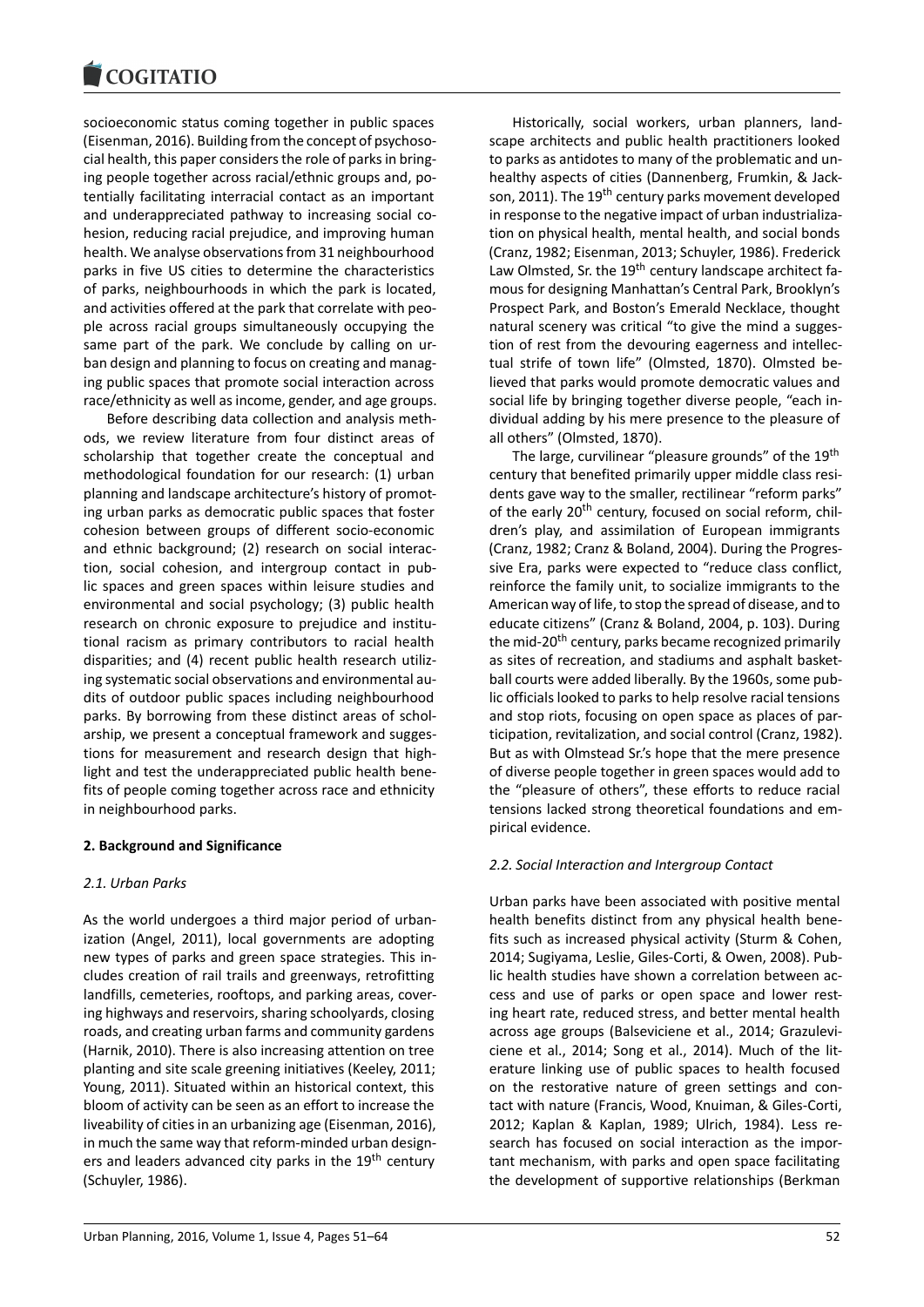& Glass, 2000; Cattell, Dines, Gesler, & Curtis Mingling, 2008; Francis, Giles-Corti, Wood, & Knuiman, 2012; Francis, Wood et al., 2012; Putnam, 2000). Public health research has considered racial/ethnic variation in park use (Derose, Han, Williamson, Cohen, & RAND Corporation, 2015), but these studies do not consider whether people across race/ethnicity are interacting in parks. Contemporary urban greening literature also addresses social cohesion as a possible link between urban green space and human health. Here, research suggests that community green spaces that do not impede ground level views can reduce antisocial outcomes such as crime and household aggression (Donovan & Prestemon, 2012; Kuo & Sullivan, 2001), and that this may be due to signalling social ties, increasing informal surveillance, or mitigating mental fatigue (Jacobs, 1961; Kaplan, 1995; Newman, 1972; Wilson & Kelling, 1982). Some studies also suggest that community green spaces can promote pro-social outcomes such as greater neighbourhood social ties, more face-toface contact, larger groupings of people, and increased interaction between youth and adults (Coley, Kuo, & Sullivan, 1997; Kuo, Bacaoica, & Sullivan, 1998; Sullivan, Kuo, & DePooter, 2004). As with the earlier park movements, these contemporary discussions lack specificity about how parks and other forms of green space promote prosocial behaviour and social cohesion.

We turn, then, to the fields of leisure studies and environmental and social psychology where researchers have focused on the social nature of parks and other natural environments and investigated the implications of these social interactions for different populations across location, age groups, income levels, race/ethnicity, and immigrant status. Rapid urbanization, car ownership, increased employment rates for women, and increased importance of social media and electronic communication has led to the weakening of neighbourhood ties in urban areas (Kazmierczak, 2013). Beyond the feelings of security and belonging, neighbourhood social ties may be important to dissemination of information and mutual aid (Kazmierczak, 2013; Kuo, Sullivan, Coley, & Brunson, 1998). Public spaces including neighbourhood parks can facilitate development of meaningful social ties. Kazmierczak (2013) found that even in inner-city neighbourhoods with high levels of deprivation, parks served as sites for initiating and strengthening social ties for those who visit parks regularly. These "everyday places" can contribute to a general sense of well-being by providing a relief from daily routines and stress at home through social interactions that may be as simple as nods and smiles (Cattell et al., 2008).

A number of studies have investigated the positive impact of social interactions in parks and other public spaces on facilitating acculturation and adaptation for immigrant groups (Peters, Elands, & Buijs, 2010; Stodolska, Peters, & Horolets, 2016). Main (2013) investigates the meaning of urban parks for immigrants using the concepts of place attachment and place identity, finding that natural and social elements of urban parks can provide important reminders of immigrants' sending communities. Seeland, Dübendorfer and Hansmann (2009) describe how public urban green spaces can help foster social inclusion as immigrant youths have opportunities to build cross-cultural social capital through sports and other forms of active play.

Several of these studies emphasize the importance of aesthetic qualities and design, arguing that parks need to be attractive and well-maintained, and have adequate seating and shade in order to maximize their positive impacts (Francis, Wood et al., 2012; Kazmierczak, 2013; Peters et al., 2010). Preferences regarding park attributes may also differ by gender and ethnicity (Ho et al., 2005). Many studies also note that cross-cultural, interracial, and inter-ethnic interactions can lead to social tension, particularly in public spaces that may be racially demarcated and where there may be conflict over use of space for activities such as sporting events and vending (Lee & Scott, 2013; Main, 2013; Peters et al., 2010). Parks must be understood as operating within a historical, socio-ecological, and political-economic context, making them "ideologically charged" and often "ethnoracially inscribed" spaces (Byrne & Wolch, 2009) that can be experienced as both barriers (Byrne, 2012) or "green walls" (Solecki & Welch, 1995), discouraging access, for racial/ethnic minorities, as well as "green magnets" that potentially improve interracial relations (Gobster, 1998). In other words, simply facilitating social interactions across groups is not enough to insure positive benefits for immigrants or racial/ethnic minorities.

Allport's intergroup contact theory (1954) offers a framework for understanding the conditions under which interracial and inter-ethnic social interactions, such as those that may occur in urban neighbourhood parks, can have positive impact on people on both sides of the interaction by reducing bias and conflict. These conditions include people across groups experiencing equal group status within the encounter, common goals, an experience of intergroup cooperation, support from authority and "friendship potential" (Brown & Hewstone, 2005; Dovidio, Gaertner, & Kawakami, 2003; Pettigrew, 1998). Recent research has also considered the role of expectations; when individuals across groups approach intergroup contact with positive expectations, the interactions are more likely to generate positive outgroup attitudes (Deegan, Hehman, Gaertner, & Dovidio, 2015).

Researchers across disciplines have tested intergroup contact theory in the context of military, worksites, schools, neighbourhoods, housing complexes, and religious congregational settings. Longitudinal studies (Binder et al., 2009; Christ et al., 2010; Eller & Abrams, 2004; Levin, van Laar, & Sidanius, 2003) and metaanalyses (Hodson & Hewstone, 2013; Pettigrew & Tropp, 2006) demonstrate consistent and relatively large and positive effects of intergroup contact on prejudice and intergroup conflict across age groups, settings, and countries (Pettigrew, 2016). These positive effects of intergroup contact are not limited to the group members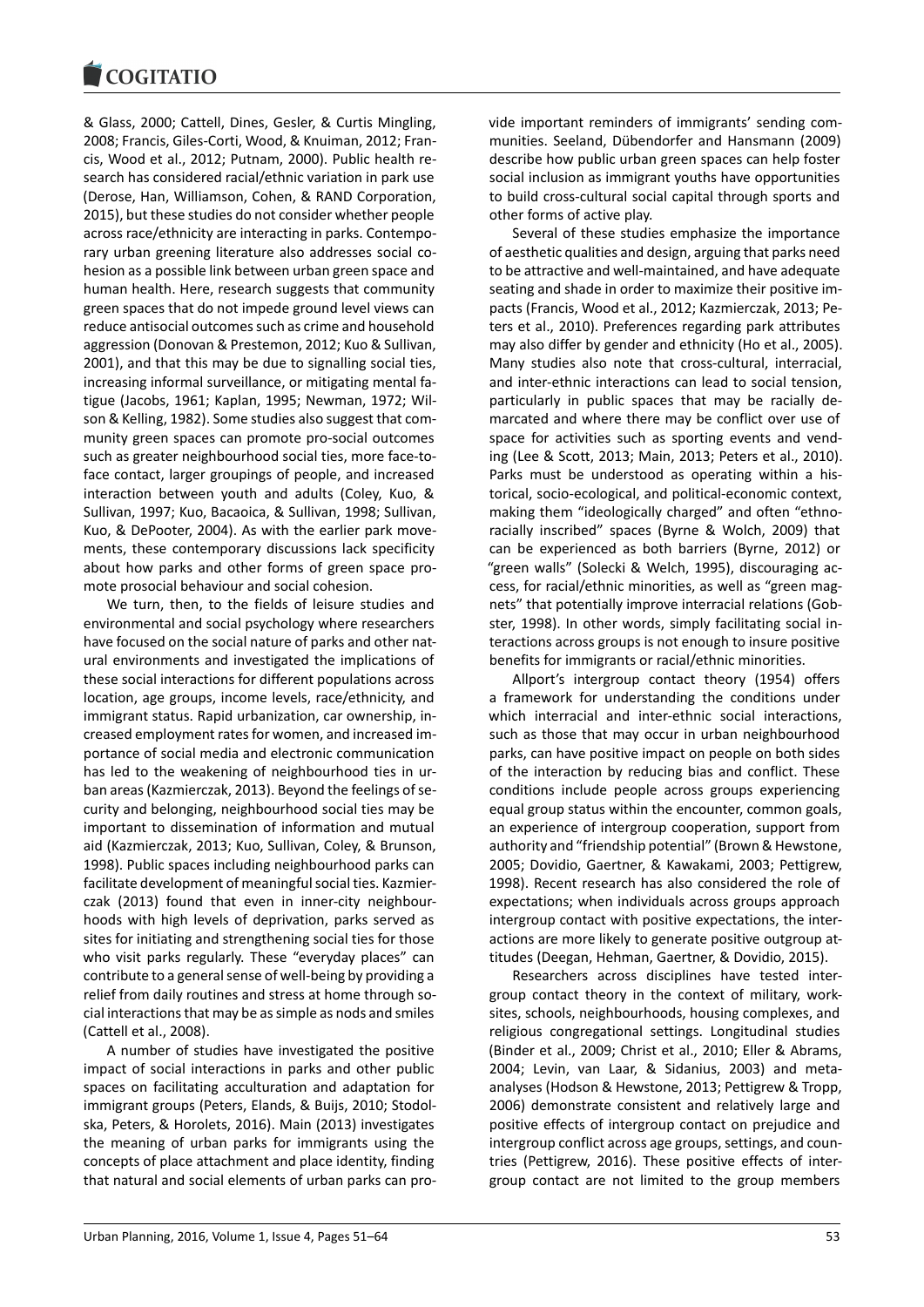who are directly involved in the interaction but extend to the larger group by impacting norms (Christ et al., 2014; Pettigrew, 2016). Fewer studies have applied intergroup contact theory to urban public places such as neighbourhood parks. One study by Lee and Scott (2013) investigated the experience of Korean American males ages 19–36 playing pickup basketball or soccer. Most participants indicated that interracial contact through recreational sports contributed to harmonious interracial relations and that the optimal conditions of such contact as defined by intergroup theory need not be satisfied for positive contact to occur. They pointed, instead, to skill level and physical attributes of participants, length of contact, and climate within the recreational setting as key factors.

The Lee and Scott (2013) study, like other research in leisure studies focusing on social interactions in public parks, employed a qualitative research methodology (Cattell et al., 2008: Peters et al., 2010; Seeland et al., 2009; Stodolska et al., 2016). While in-depth interviews, ethnography, and focus groups are ideal for understanding the meanings people assign to interracial and interethnic interactions, they necessarily employ very small samples that limit their generalizability. Other studies have used surveys to capture information from residents about their interracial and inter-ethnic interactions in public parks and the meanings they assign those experiences (Ho et al., 2005; Maas et al., 2009; Main, 2013; Peters et al., 2010; Rios, Aiken, & Zautra, 2012; Seeland, Dübendorfer, & Hansmann, 2009). While these studies have larger samples, they rely on self-report about the frequency and conditions of interracial and inter- -ethnic contact.

#### *2.3. Racism and Health Disparities*

Within public health literature, concern about the role of urban neighbourhood parks in racial health disparities has focused on lack of physical access to parks, disproportionate exposure to park disamenities, and racial disparities in park use by people of color (Abercrombie et al., 2008; Watson, Harris, Carlson, Dorm, & Fulton, 2016; Weiss et al., 2011). The pathway linking parks and public health has focused on parks as sites for physical activity, not social interaction. Distinct from the extensive literature on parks, public health research has focused on numerous ways in which prejudice and institutional racism negatively impact health, particularly for Blacks/African Americans (Gee & Ford, 2011; Gee, Walsemann, & Brondolo, 2012; Jones, 2000; Krieger, 1999). Most research identifies stress, caused by the "accumulated insults arising from every-day and sometimes violent experiences of being treated as a second-class citizen" (Krieger, 1999, p. 332), as a critical link between racial discrimination and health. Recent research has also documented a connection between discrimination and increased risk-taking behaviours (Jamieson, Koslov, Nock, & Mendes, 2013). While only one of many aspects

of racism, interpersonal conflict and discrimination, or what Krieger (1999) calls "socially inflicted trauma", contributes to the lived experience—and negative health consequences—of racism. Krieger refers to "embodiment" as the way that discrimination "gets under the skin". (Krieger, 1999, 2016). Decreasing or eliminating racial prejudice and discrimination could, therefore, have positive health implications for Blacks/African Americans. Numerous studies, most of them published outside of public health, consider parks as sites of racial discrimination (Gobster, 1998, 2002; Rishbeth, 2001; West, 1989) but they do not link exposure to discrimination to racial health disparities.

#### *2.4. Public Health Measures of Park Use and Features*

Public health research has focused on the human health implications of parks primarily as sites for promoting physical activity (Brownson, Hoehner, Day, Forsyth, & Sallis, 2009; Cohen et al., 2007; Jones & Lachowycz, 2011; Kaczynski & Henderson, 2008). While this body of research largely neglects the potential pathway linking parks and improved health through social cohesion and intergroup contact, it does offer important tools for measuring park conditions and activities that can be applied to research focused on these social pathways. Research on parks and physical activity has increasingly employed objective measures of human behaviour, through systematic observation, electronic devices such as accelerometers, heart-rate monitors, and global positioning systems (GPS), and systematic audits of built environment conditions (King, Glanz, & Patrick, 2015; McKenzie, Cohen, Sehgal, Williamson, & Golinelli, 2006; McKinnon, Reedy, Berrigan, & Krebs-Smith, 2012). Specifically, studies have employed physical activity logs, GPS, accelerometers, and direct observation of physical activity on the way to (Evenson, Wen, Hillier, & Cohen, 2013) and within parks (Kaczynski, Luke, Potwarka, & Saelens, 2008; Quigg, Gray, Reeder, Holt, & Waters, 2010) to document the public health value of these investments. These are promoted as objective measures of physical activity in response to the documented social desirability and recall bias of survey-based and other self-report measures of physical activity.

In summary, we draw on scholarship from planning and landscape architecture history, leisure studies, psychology and public health to focus attention on the importance of social interactions rather than only on physical activity. In connecting public health research on the negative health impacts of racial discrimination for Blacks/African Americans to Allport's theory of intergroup contact (1954), we identify a specific possible causal pathway that links positive interracial social interactions in neighbourhood parks to improved health for all groups.

Borrowing from the observation measures used for public health studies on physical activity in parks, we employ a method of systematic observation to identify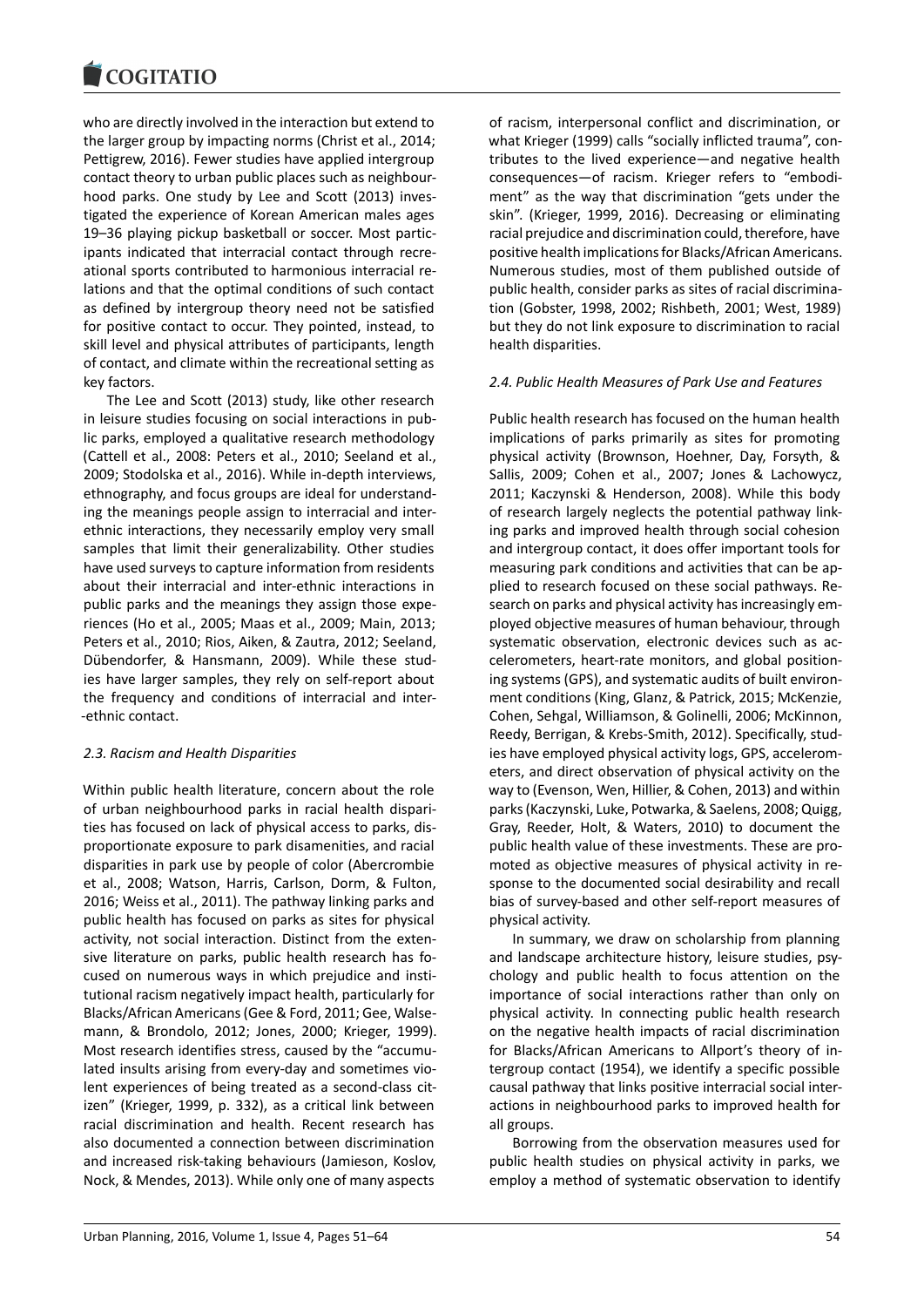what combination of people, across age, gender and race, are present in the same section of urban neighbourhood parks across five cities as a first step in understanding the conditions under which interracial contact is most likely to occur. By employing quantitative methods to analyse a large sample of observations, we offer a complement to the more nuanced qualitative research in order to identify patterns across multiple cities and parks.

In this study, we address the following research questions: (1) How frequently are people across racial groups present in the same section of parks at the same time? (2) What are the characteristics of park areas and park activities that correlate with the co-presence of park users across racial groups? And (3) What neighbourhood characteristics in which parks are located are correlated with the co-presence of park users across racial groups? We use our results to highlight they ways that urban planners and public health professionals can work deliberately to design and program neighbourhood parks to maximize their public health impact. Our analysis of who is coming into contact in parks has important implications for understanding and, potentially, improving interracial and interethnic relations. This is especially timely in light of the ethnic confrontation that is entangled with contemporary globalization and urbanization around the world, and within the United States, the "Age of Ferguson" and Black Lives Matter movement (Derickson, 2016).

#### **3. Research Methods**

The System for Observing Play and Recreation in the Community (SOPARC) is a validated direct observation tool for assessing use of park and recreation areas, including park users' physical activity levels, gender, activity types, and estimated age and ethnicity groupings (McKenzie et al., 2006). SOPARC has been used to show variability in physical activity levels across park users by age, gender, race/ethnicity (Besenyi, Kaczynski, Wilhelm Stanis, & Vaughan, 2013; Reed & Hooker, 2012; Reed, Hooker, Muthukrishnan, & Hutto, 2011; Reed, Price, Grost, & Mantinan, 2012), park areas (Besenyi et al., 2013), parks, cities, and seasons (Chow, McKenzie, & Sit, 2016; Cohen et al., 2013; Ward et al., 2014), urban versus rural settings (Shores & West, 2010) and neighbourhoods based on walkability, racial composition and income (Cohen et al., 2013; Van Dyck et al., 2013; Ward et al., 2014). Previous studies have used SOPARC data on gender, age, and race/ethnicity to document disparities across groups in the use of parks and physical activity levels (Evenson, Jones, Holliday, Cohen, & McKenzie, 2016; Kaczynski, Wilhelm Stanis, Hastmann, & Besenyi, 2011) but not to investigate the combinations of people who are co-present in parks.

Observations were made using SOPARC at 31 neighbourhood parks across five different US cities during the spring, summer and fall between 2008 and 2010. Researchers from Albuquerque, NM, Columbus, OH, Chapel Hill/Durham, NC, and Philadelphia, PA selected

six parks each and researchers from Los Angeles CA selected seven neighbourhood parks from areas with different racial/ethnic and income composition. Some but not all parks included a recreation center and full-time staff. Trained staff observed all areas of each park at four randomly-selected 1-hour intervals between 7am and 8pm on two randomly selected weekdays and two randomly-selected weekend days over at least 3 seasons of the year (Cohen et al., 2011). The time of day and day of the week were recorded for each observation. Two observers worked together to document the type of activity and each person's physical activity (sedentary, walking, vigorous), gender, age group (child, adolescent, adult, senior), and race/ethnicity (Latino, African American, White, and other). Reliability checks with a third independent observer were conducted to insure that the procedure had good reproducibility (Ward et al., 2014). Prior studies indicate that SOPARC can assess these measures reliably (Cohen et al., 2007).

# *3.1. Characteristics of Park Target Areas*

Overall park size was calculated as a continuous variable (in acres). Each park was mapped and divided into discrete target areas to make observations more manageable. The type of facilities present (i.e., playground, baseball field, basketball court, indoor weight room) were documented for each target area. Two staff rotated around the park, systematically observing each target area and identifying whether it was physically accessible (i.e., not locked), empty, organized (scheduled sporting event or exercise class), and supervised by park staff, coach, volunteer, or teacher.

# *3.2. Characteristics of Park Users*

Observations were coded based on the total number of people present, whether at least one male and one female was present, only males were present, or only females were present and whether any children, teens, adults or seniors were present. Based on data collected in the field, all observations were later coded as interracial or not based on whether at least one white and one non-white person were present in the same target area at the same time. Interracial was defined exclusively as the simultaneous presence of someone white and someone non-white in the same target area. We chose to operationalize interracial this way because whites represented the largest (Columbus and Chapel Hill/Durham) or second largest (Albuquerque, Los Angeles, and Philadelphia) demographic group in all of the cities. Also, historically racial/ethnic conflict in the United States has been defined largely in the context of white privilege and white supremacy that categorizes all nonwhites as "other" (Mills, 1997). Research using SOPARC has consistently shown high levels of inter-rater reliability in regard to the total number of people observed, age, gender, and race/ethnicity (Evenson et al., 2016).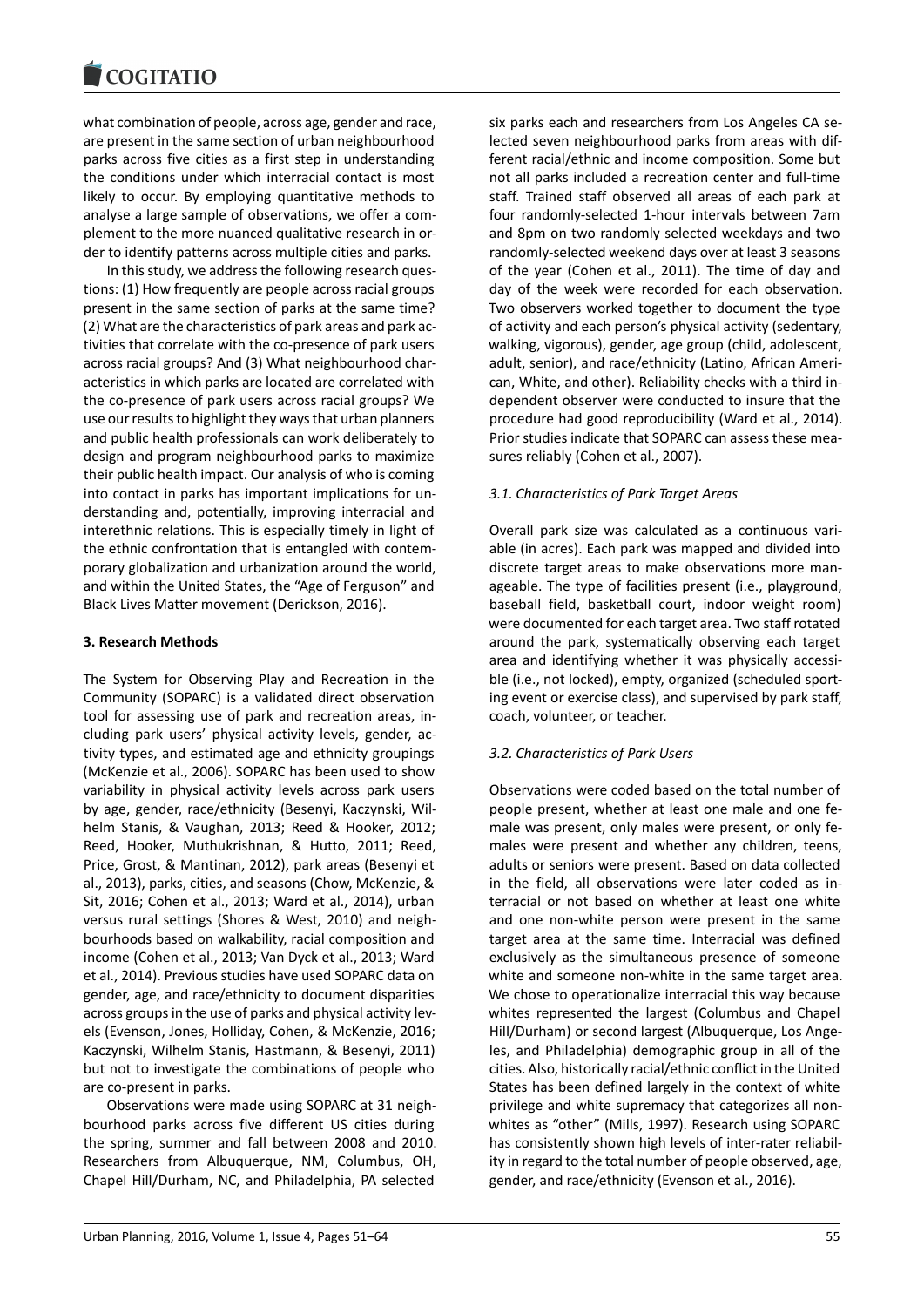## *3.3. Characteristics of Activities*

Staff identified the number of males and number of females being sedentary or standing without moving (heretofore referred to as sedentary), moderately active (such as walking), or vigorously active. SOPARC has also been shown to have high levels of inter-rater reliability for physical activity levels (Evenson et al., 2016). They also identified the primary activity for the females and males inside the target area (i.e., sitting, running, swinging) as well as whether there were any spectators present. All observations were later coded based on whether the primary activity involved a team sport, a playground activity, sedentary activity, such as sitting, standing, picnicking, reading, or lying down, moderate activity such as walking, or whether anyone within the target area was being vigorously active or not.

## *3.4. Characteristics of Park Neighbourhoods*

The neighbourhood racial/ethnic and income characteristics of each park were determined using 2000 US Census data for block groups with centroids within half a mile of park boundaries for parks in all cities other than Chapel Hill/Durham where block groups with centroids within 0.8 mile were used because of much lower population densities. The population density and the percent of neighbourhood residents who were white, Black/African American, and Hispanic/Latino and living in poverty were determined for all parks. Neighbourhoods were then identified as having a high interracial mix (no racial/ethnic group made up more than 50% of population) or medium interracial mix (no racial/ethnic group made up more than 70% of the population), and as having a high poverty (poverty rate greater than 25% or not) or low poverty (poverty rate less than 15% or not). Poverty rate was measured as a continuous variable for the GEE model.

#### *3.5. Statistical Analysis*

Descriptive statistics were generated to compare the timing of observations, characteristics pf park target areas, and characteristics of park activities across cities and neighbourhoods. Generalized Estimating Equations (GEE) were used to analyse the SOPARC data. GEE models are appropriate given the clustered nature of the sample (i.e., multiple target areas with park) and multiple observations taking place on the same day in the same park in the same city.

This research protocol was approved by the Institutional Review Boards of the University of Pennsylvania, RAND Corporation, The Ohio State University, University of North Carolina, and Behavioral Health Research Center of the Southwest/PIRE.

# **4. Results**

Of the 43,706 observations made across the 31 parks, only 7,352 (16.8%) included two or more people present

in the same target area at the same time. Less than onethird of these observations (31.6%) included at least one white and one non-white person. The frequently of observations of interracial groups varied by city, with the highest rate (40.5%) in Chapel Hill and the lowest (23.6%) in Philadelphia. There were also significant differences across cities in the age and gender of park participants and the amount of sedentary behavior, walking, vigorous activity, and supervised activity (see Table 1).

Table 2 shows that many of these same variables varied based on the characteristics of neighbourhoods in which the parks were located. The co-presence of park users across racial groups was more likely to occur in neighborhoods with a high interracial mix (39.6%) relative to neighbourhoods with a moderate interracial mix (28.8%) and in both low poverty (26.2%) and highpoverty (16.3%) areas relative to all areas (31.6%). Differences in who was observed using parks across gender and age-groups was more pronounced based on neighbourhood racial/ethnic and income composition. Female park users were nearly twice as likely to be observed in a target area when no males were present in lowpoverty areas (27.3%) than high-poverty areas (13.4%) while male park users were more likely to be observed in a target area with no females present in low-poverty (46.7%) than high-poverty (30.1%) areas. Parks in highpoverty areas were less likely to have any adults (64.3%) or any seniors (4.0%) present than areas overall (80.0% and 11.2%, respectively).

Through the multivariate GEE analysis (Table 3), a number of characteristics of the park users, their activities, and park neighbourhood were significantly associated with the co-presence of park users across racial groups. If children or teens were present or both men and women were present, there was significantly greater likelihood than if only adults, only men, or women were present (log odds ratio = .18, .51, and .62,  $p = .048, .0001$ , and .0001, respectively). In terms of what park users were doing, supervised activities were significantly more likely than non-supervised activities (log odds ratio  $= .79$ .  $p = .0001$ ) and vigorous activities (log odds ratio = .42,  $p = .0001$ ) were significantly more likely than moderate or sedentary activities to involve park users across racial groups. Only 634 of our 7352 observations (8.6%) involved supervised activities, but 358 of these (56.5%) involved the co-presence of people across racial groups and 351 (55.4%) involved at least one person being vigorously active. Gyms, baseball fields, lawns, and tennis courts were most likely to be the sites of supervised activities that included park users across racial groups and vigorous physical activity. Basketball courts were the most likely to be supervised and involve vigorous physical activity, but they were less likely than gyms, baseball fields, and tennis court to have people across racial groups present at the same time.

Neighbourhood characteristics showed some interesting associations, as well. Neighbourhoods with high and medium racial mix were significantly more likely to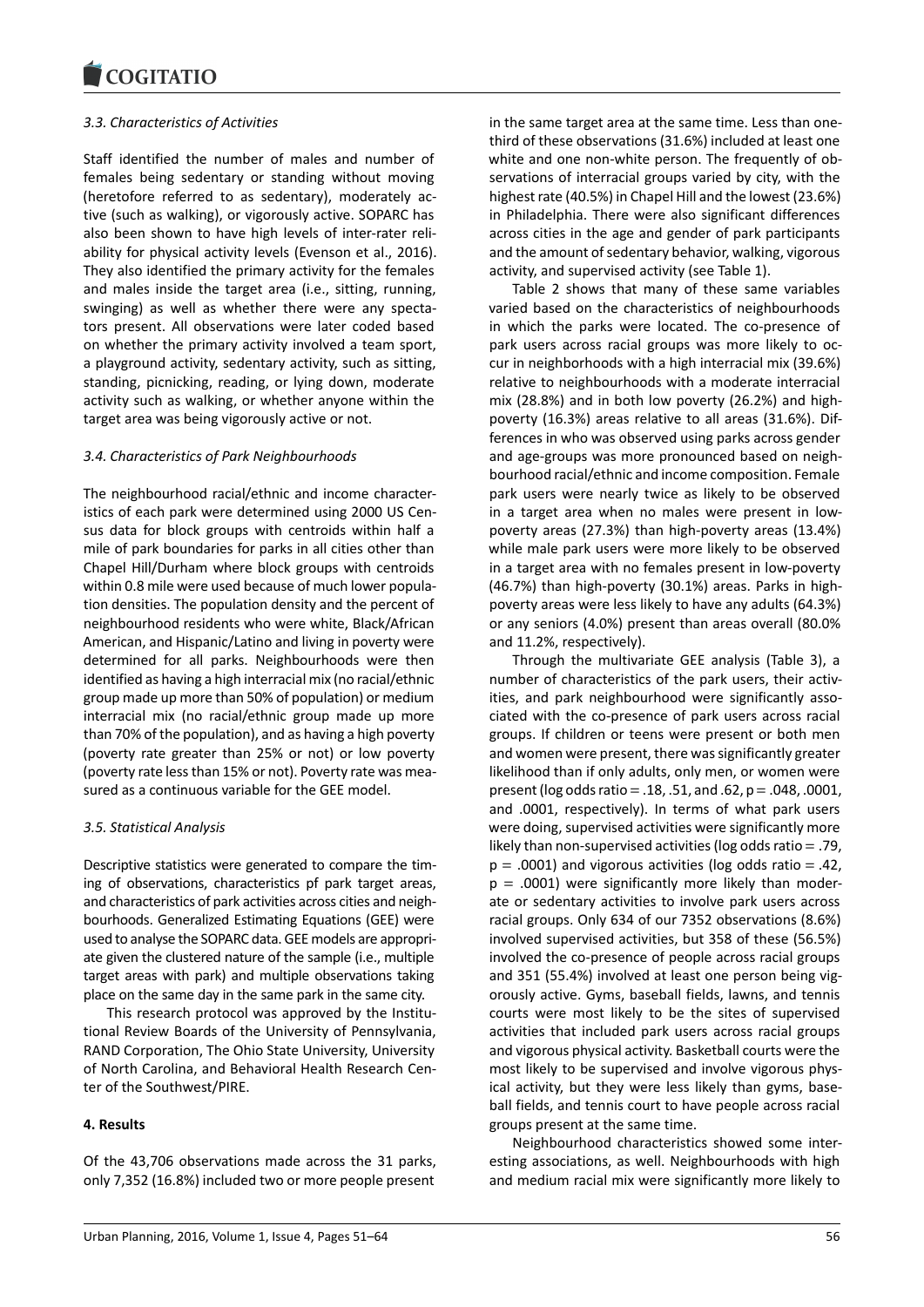|                                                                      |                   |             | Chapel Hill/     |                    |                    |              |
|----------------------------------------------------------------------|-------------------|-------------|------------------|--------------------|--------------------|--------------|
|                                                                      | <b>All cities</b> | Albuquerque | <b>Durham NC</b> | <b>Columbus OH</b> | <b>Los Angeles</b> | Philadelphia |
|                                                                      | $N = 7352$        | $N = 1141$  | $N = 1664$       | $N = 826$          | $N = 2193$         | $N = 1528$   |
| <b>Timing of Observations</b>                                        |                   |             |                  |                    |                    |              |
| Weekend                                                              | 3509 (47.7%)      | 628 (55.0%) | 1042 (62.6%)     | 403 (48.8%)        | 733 (33.4%)        | 703 (46.0%)  |
| Spring                                                               | 1777 (24.2%)      | 458 (40.1%) | 583 (35.0%)      | 233 (28.2%)        | $0***$             | 503 (32.9%)  |
| Summer                                                               | 3085 (42.0%)      | 353 (30.9%) | 459 (27.6%)      | 330 (40.0%)        | 1339 (61.1%)       | 604 (39.5%)  |
| Fall                                                                 | 2248 (30.6%)      | 330 (28.9%) | 622 (37.4%)      | 263 (31.8%)        | 612 (27.9%)        | 421 (27.6%)  |
| <b>Characteristics of Target Areas</b>                               |                   |             |                  |                    |                    |              |
| Playground                                                           | 897 (12.2%)       | 145 (12.7%) | 192 (11.5%)      | 129 (15.6%)        | 209 (9.5%)         | 222 (14.5%)  |
| Supervised                                                           | 634 (8.6%)        | 30 (2.6%)   | 193 (11.6%)      | 113 (13.7%)        | 229 (10.4%)        | 69 (4.5%)    |
| <b>Team Sport</b>                                                    | 885 (12%)         | 108 (9.5%)  | 157 (9.4%)       | 83 (10.0%)         | 306 (14.0%)        | 231 (15.1%)  |
| <b>Characteristics of Park Activities and People in Target Areas</b> |                   |             |                  |                    |                    |              |
| Interracial                                                          | 2321 (31.6%)      | 387 (33.9%) | 674 (40.5%)      | 245 (29.7%)        | 655 (29.9%)        | 360 (23.6%)  |
| <b>Physical Activity</b>                                             |                   |             |                  |                    |                    |              |
| Sedentary                                                            | 2353 (32.0%)      | 367 (32.2%) | 313 (18.8%)      | 172 (20.8%)        | 946 (43.1%)        | 555 (36.3%)  |
| Walking                                                              | 998 (13.6%)       | 223 (19.5%) | 294 (17.7%)      | 41 (5.0%)          | 288 (13.1%)        | 152 (9.9%)   |
| Vigorous                                                             | 2654 (36.1%)      | 285 (25.0%) | 761 (45.7%)      | 323 (39.1%)        | 767 (35.0%)        | 518 (33.9%)  |
| Gender                                                               |                   |             |                  |                    |                    |              |
| Male and Female                                                      | 3549 (59.5%)      | 285 (44.0%) | 761 (65.7%)      | 323 (61.9%)        | 767 (47.5%)        | 518 (45.9%)  |
| Female Only                                                          | 890 (14.9%)       | 151 (23.3%) | 143 (12.3%)      | 68 (13.0%)         | 261 (16.2%)        | 267 (23.6%)  |
| Male Only                                                            | 1526 (25.6%)      | 211 (32.6%) | 254 (21.9%)      | 131 (25.1%)        | 586 (36.3%)        | 344 (30.5%)  |
| Age Group                                                            |                   |             |                  |                    |                    |              |
| Any Children                                                         | 4060 (55.2%)      | 609 (53.4%) | 947 (56.9%)      | 590 (71.4%)        | 1115 (50.8%)       | 799 (52.3%)  |
| Any Teens                                                            | 1791 (24.4%)      | 261 (22.9%) | 284 (17.1%)      | 271 (32.8%)        | 555 (25.3%)        | 420 (27.5%)  |
| Any Adults                                                           | 5885 (80.0%)      | 922 (80.8%) | 1491 (89.6%)     | 559 (67.7%)        | 1924 (87.7%)       | 989 (64.7%)  |
| Any Seniors                                                          | 820 (11.2%)       | 163 (14.3%) | 240 (14.4%)      | 36 (4.4%)          | 333 (15.2%)        | 48 (3.1%)    |

**Table 1.** Descriptive statistics by city for sample of park observations ( $N = 7352$ <sup>\*</sup>).

\* This represents the subset of all observations where two or more people were present in the same park target area at the same time.

\*\* No observations were conducted during the spring in Los Angeles.

have park users across racial group co-present (log odds ratio = .72 and .71,  $p = .009$  and .004, respectively) than racially homogenous neighbourhoods in their community parks. Poverty level of a neighbourhood had a significant and complex relation, through the interaction with the percentage of white population in the neighbourhood. In a white-majority neighbourhood (e.g., % white  $=$ 50%), poverty level was not significantly associated with interracial grouping. In a neighbourhood with a relatively low percent of white residents (e.g., %white =  $10\%$ ), poverty level had a significant and negative association (log odds ratio = -.05,  $p = .01$ ). On the other hand, the percentage of white population always had a significant and positive association regardless of the local poverty level. For example, in a relatively high-income neighbourhood with 10% households in poverty, every percentage point of white population had an estimated log odds ratio of .02 ( $p = .0004$ ) for interracial grouping. In a relatively low-income neighbourhood with 30% households in poverty, the log odds ratio for interracial grouping is .04 ( $p = .0001$ ). Differences among cities were not significant in the multivariate model when controlling for

the percent poverty and racial composition of the area around the park, suggesting the lack of unobserved confounders for the outcome of interest besides poverty, racial/ethnicity structure, and their interaction.

#### **5. Discussion**

Extensive observation across five cities, three seasons, and 31 neighborhoods reveal that only a fraction of target areas in neighbourhood parks are populated by two or more people at any given time, and in less than onethird of the populated areas those park users represented different racial groups, defined as at least one white and one non-white person. Still, we identified 2,123 instances where people of different racial groups were copresent, suggesting that neighbourhood parks can potentially serve as places that promote intergroup contact. While our results speak only to co-presence, and not necessarily "contact" as described by Allport, they provide some quantitative evidence that applying interracial contact theory to understanding psychosocial pathways between park use and human health is worthwhile. Further-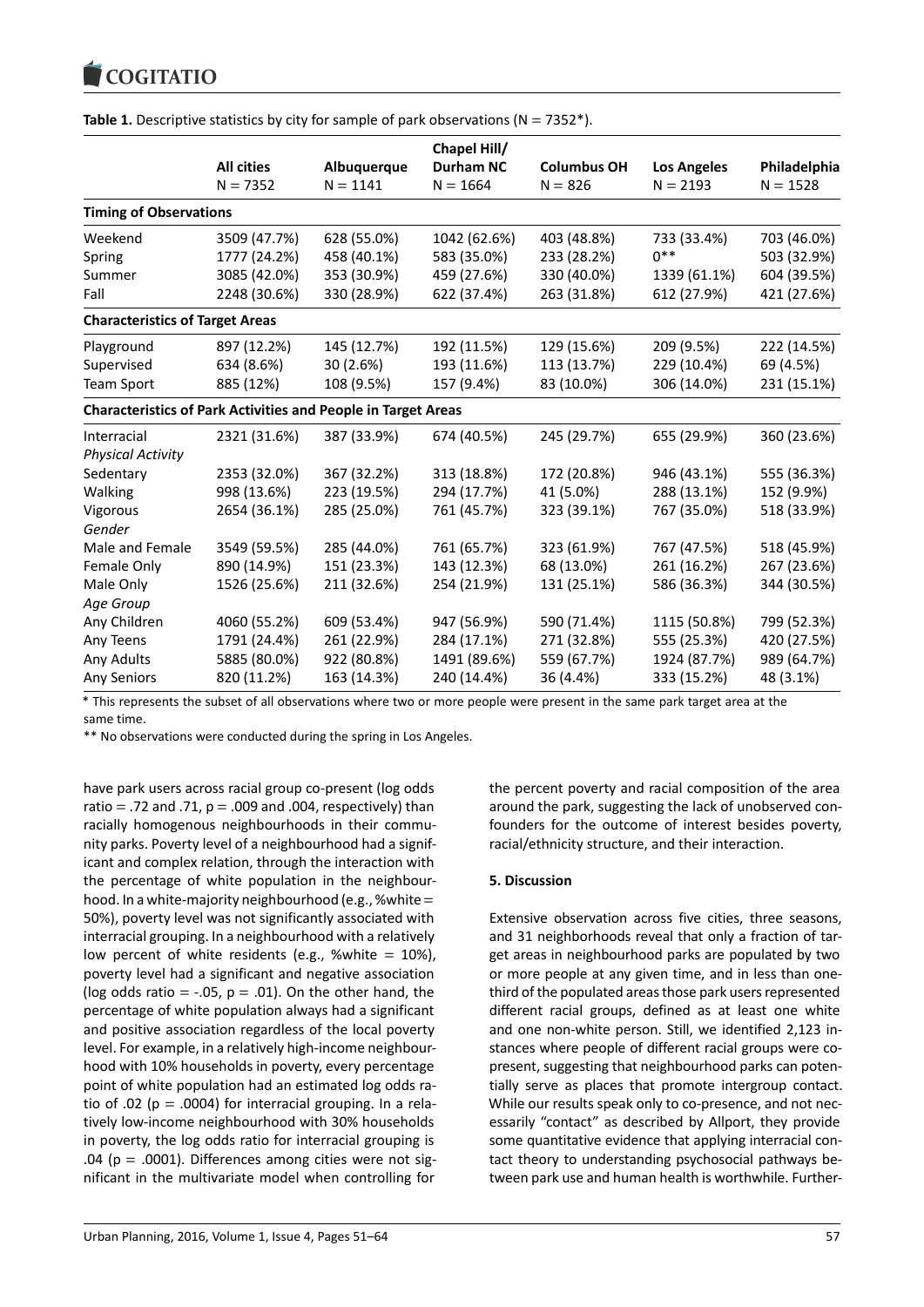|                          | <b>Interacial mix</b>                      |                                        | <b>Poverty</b>            |                                   |
|--------------------------|--------------------------------------------|----------------------------------------|---------------------------|-----------------------------------|
|                          | <b>Moderate interracial</b><br>$N = 2,420$ | <b>High interracial</b><br>$N = 1,183$ | Low poverty<br>$N = 3266$ | <b>High poverty</b><br>$N = 1269$ |
| Weekend                  | 1242 (51.3%)                               | 399 (33.7%)                            | 1610 (49.3%)              | 515 (40.6%)                       |
| Spring                   | 743(30.7%)                                 | 175 (14.8%)                            | 573 (17.5%)               | 288 (22.7%)                       |
| Summer                   | 1110 (45.9%)                               | 840 (71.0%)                            | 947 (29.0%)               | 646 (50.9%)                       |
| Fall                     | 567 (23.4%)                                | 97 (8.2%)                              | 1643 (50.3%)              | 335 (26.4%)                       |
| Playground               | 335 (13.8%)                                | 169 (14.3%)                            | 315 (9.6%)                | 160 (12.6%)                       |
| Supervised               | 98 (4.0%)                                  | 85 (7.2%)                              | 254 (7.8%)                | 101 (8.0%)                        |
| <b>Team Sport</b>        | 235 (9.7%)                                 | 187 (15.8%)                            | 628 (19.2%)               | 238 (18.8%)                       |
| Interracial              | 698 (28.8%)                                | 469 (39.6%)                            | 856 (26.2%)               | 207 (16.3%)                       |
| <b>Physical Activity</b> |                                            |                                        |                           |                                   |
| Sedentary                | 891 (36.8%)                                | 524 (44.3%)                            | 921 (28.2%)               | 458 (36.1%)                       |
| Walking                  | 296 (12.2%)                                | 149 (12.6%)                            | 484 (14.8%)               | 108 (8.5%)                        |
| Vigorous                 | 706 (29.2%)                                | 396 (33.5%)                            | 1207 (37.0%)              | 427 (33.6%)                       |
| Gender                   |                                            |                                        |                           |                                   |
| Male And Female          | 1239 (62.1%)                               | 659 (59.1%)                            | 452 (15.8%)               | 452 (45.0%)                       |
| Female Only              | 320 (16.0%)                                | 153 (13.7%)                            | 890 (31.0%)               | 170 (16.9%)                       |
| Male Only                | 439(22.0%)                                 | 303 (27.2%)                            | 1526 (53.2%)              | 382 (38.0%)                       |
| Age Group                |                                            |                                        |                           |                                   |
| Any Children             | 1325 (54.8%)                               | 649 (54.9%)                            | 1428 (43.7%)              | 665 (52.4%)                       |
| Any Teens                | 570 (23.6%)                                | 349 (29.5%)                            | 694 (21.2%)               | 501 (39.5%)                       |
| Any Adults               | 1875 (77.5%)                               | 997 (84.3%)                            | 2551 (78.1%)              | 816 (64.3%)                       |
| Any Seniors              | 231 (9.5%)                                 | 123 (10.4%)                            | 369 (11.3%)               | 510 (4.0%)                        |

**Table 2.** Descriptive statistics by area racial/ethnic and income composition for sample of park observations.

more, our research shows that certain parks, park users, and neighbourhood characteristics make the co-presence of park users across racial groups—and potentially interracial contact—more or less likely. Some of these, like neighbourhood racial/ethnic and income composition, cannot be changed easily, while others, such as whether males and females and children are present at the same time or activities are supervised, are modifiable. To understand the impact of these empirical results on intergroup contact, we turn first to the modifiable factors where there are the greatest opportunities for intervention.

The factor that can potentially be modified most easily is the supervision of specific activities in parks. Supervision might take the form of a coach, referee, park staff person, or an adult who represents some level of authority and provides a certain amount of oversight. While having full-time staff at neighbourhood parks may be financially unrealistic in all communities, volunteers including summer high school and college interns, graduate students and faculty (Han et al., 2015), City Year and VISTA (Volunteers in Service to America) volunteers, or retirees may present low- to no-cost strategies for organizing and supervising activities in neighbourhood parks. This could be modelled after supervised recess at school through programs such as Playworks (Beyler, Bleeker, James-Burdamy, Fortson, & Benjamin, 2014).

Unlike the supervision of park activities, neighbourhood racial/ethnic and income composition—which also holds a considerable influence on whether people across

racial groups are co-present—are not easily modifiable. The neighbourhood parks with the most observations including people across racial groups were located in areas of relatively low poverty and majority but not exclusively white populations. The one exception was a park in Los Angeles that had a moderate poverty rate (18.3%) and no majority racial/ethnic population but significant white and Latino populations. The neighbourhood parks with the highest poverty rates and largest Black/African American populations were least likely to have people across racial groups co-present. This does not preclude interventions focused on increasing the amount of supervised activities in neighbourhood parks; having supervised activities makes vigorous physical activity more likely even when interracial contact is unlikely. But deliberate efforts to promote interracial contact are most likely to be successful in areas of low and moderate poverty and with at least some racial/ethnic mix. That parks in areas with even non-majority Black/African-American populations are unlikely to have much interracial contact demonstrates the high levels of white prejudice that need to be reversed. These results demonstrate yet another way that the persistence and co-occurrence of racial/ethnic and income segregation at the neighbourhood level can reinforce health disparities by making intergroup contact in parks unlikely (Krieger, 2016).

The strengths of this research include the large sample of observations from neighbourhood parks across five different cities and different racial/ethnic and income com-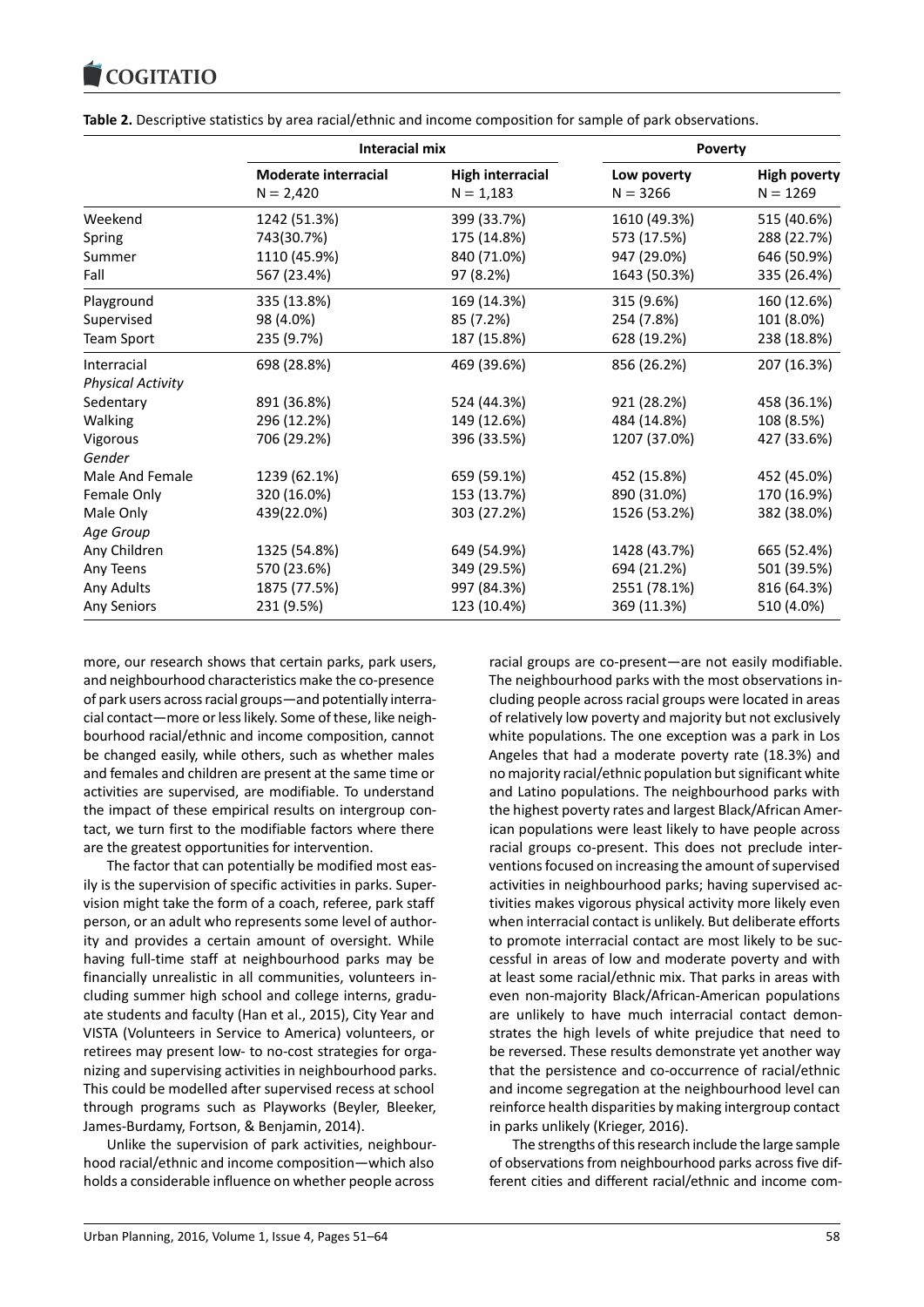|                                                                      | <b>Estimate</b> | <b>SE</b> | 95% Confidence Interval |           | Z-value  | p-value  |
|----------------------------------------------------------------------|-----------------|-----------|-------------------------|-----------|----------|----------|
| <b>State</b>                                                         |                 |           |                         |           |          |          |
| CA                                                                   | 0.198           | 0.3135    | $-0.4165$               | 0.8126    | 0.63     | 0.5277   |
| <b>NC</b>                                                            | 0.3877          | 0.2934    | $-0.1873$               | 0.9626    | 1.32     | 0.1864   |
| <b>NM</b>                                                            | 0.3121          | 0.3101    | $-0.2957$               | 0.9198    | 1.01     | 0.3143   |
| OH                                                                   | 0.3452          | 0.3265    | $-0.2947$               | 0.9851    | 1.06     | 0.2903   |
| PA                                                                   | referent        | referent  | referent                | referent  | referent | referent |
| <b>Timing of observation</b>                                         |                 |           |                         |           |          |          |
| Weekend                                                              | $-0.1982$       | 0.0996    | $-0.3935$               | $-0.0029$ | $-1.99$  | 0.0466   |
| Spring                                                               | $-0.0515$       | 0.0875    | $-0.2229$               | 0.1199    | $-0.59$  | 0.5559   |
| Summer                                                               | $-0.0835$       | 0.0641    | $-0.2091$               | 0.0421    | $-1.3$   | 0.1928   |
| Fall                                                                 | referent        | referent  | referent                | referent  | referent | referent |
| <b>Characteristics of Park and Target Areas</b>                      |                 |           |                         |           |          |          |
| Park Size (Acres)                                                    | 0.0015          | 0.0079    | $-0.014$                | 0.0171    | 0.19     | 0.8464   |
| Playground                                                           | $-0.1649$       | 0.1349    | $-0.4293$               | 0.0995    | $-1.22$  | 0.2216   |
| <b>Team Sport</b>                                                    | 0.1228          | 0.0983    | $-0.0698$               | 0.3154    | 1.25     | 0.2115   |
| Supervised                                                           | 0.7927          | 0.1157    | 0.5659                  | 1.0196    | 6.85     | < .0001  |
| <b>Characteristics of Park Activities and People in Target Areas</b> |                 |           |                         |           |          |          |
| <b>Physical Activity</b>                                             |                 |           |                         |           |          |          |
| Sedentary                                                            | $-0.0175$       | 0.0647    | $-0.1443$               | 0.1093    | $-0.27$  | 0.787    |
| Walking                                                              | $-0.1522$       | 0.1189    | $-0.3851$               | 0.0808    | $-1.28$  | 0.2005   |
| Vigorous                                                             | 0.4166          | 0.0641    | 0.2909                  | 0.5424    | 6.5      | < .0001  |
| Gender                                                               |                 |           |                         |           |          |          |
| Male and Female                                                      | 0.6184          | 0.0749    | 0.4715                  | 0.7652    | 8.25     | < .0001  |
| Female Only                                                          | $-0.1128$       | 0.1348    | $-0.377$                | 0.1514    | $-0.84$  | 0.4027   |
| Male Only                                                            | referent        | referent  | referent                | referent  | referent | referent |
| Age Group                                                            |                 |           |                         |           |          |          |
| Any Children                                                         | 0.1836          | 0.0928    | 0.0017                  | 0.3655    | 1.98     | 0.0479   |
| Any Teens                                                            | 0.514           | 0.0777    | 0.3617                  | 0.6663    | 6.61     | < .0001  |
| <b>Characteristics of Park Neighborhood</b>                          |                 |           |                         |           |          |          |
| <b>Percent Poverty</b>                                               | $-0.0573$       | 0.0224    | $-0.1011$               | $-0.0134$ | $-2.56$  | 0.0104   |
| <b>Percent White</b>                                                 | 0.0135          | 0.0094    | $-0.005$                | 0.032     | 1.44     | 0.1513   |
| %Pov * %White                                                        | 0.0009          | 0.0004    | 0.0001                  | 0.0016    | 2.33     | 0.02     |
| <b>High Racial Mix</b>                                               | 0.7183          | 0.2751    | 0.1792                  | 1.2575    | 2.61     | 0.009    |
| Mod Racial Mix                                                       | 0.7129          | 0.248     | 0.2268                  | 1.199     | 2.87     | 0.004    |

**Table 3.** Analysis of GEE parameter estimates for interracial contact.\*

\*Statistical model adjusts for everything listed in the table in addition to accounting for the correlation of multiple target areas within parks.

position. No previous published study has analysed such a large number of observations as an objective measure of the co-presence of racial groups. While the parks were not selected at random, the days of the weeks and times of the day when observations were conducted were selected randomly, and observations were conducted over three seasons, depending upon the city, allowing for some generalizability of findings across US cities.

The limitations of this analysis are important to acknowledge. Operationally defining interracial as involving white and non-white park users likely underestimates the true amount of interracial activity, which could include co-presence in park areas among nonwhite groups such as Asians, Blacks/African Americans, and Latinos that could also have important health implications. This binary approach to defining interracial also masks important historical differences in how Hispanic/Latinos and Asians are perceived and treated by whites as forms of discrimination between minority groups (Fernandez & Witt, 2013; Sharaievska, Stodolska, Shinew, & Kim, 2010). Using SOPARC, we are able to identify areas where people across racial groups are copresent, but we cannot assume this involved contact, as described by Allport. In reality, people occupying the same general area within a park could be participating in separate activities that involve no interaction. Also, our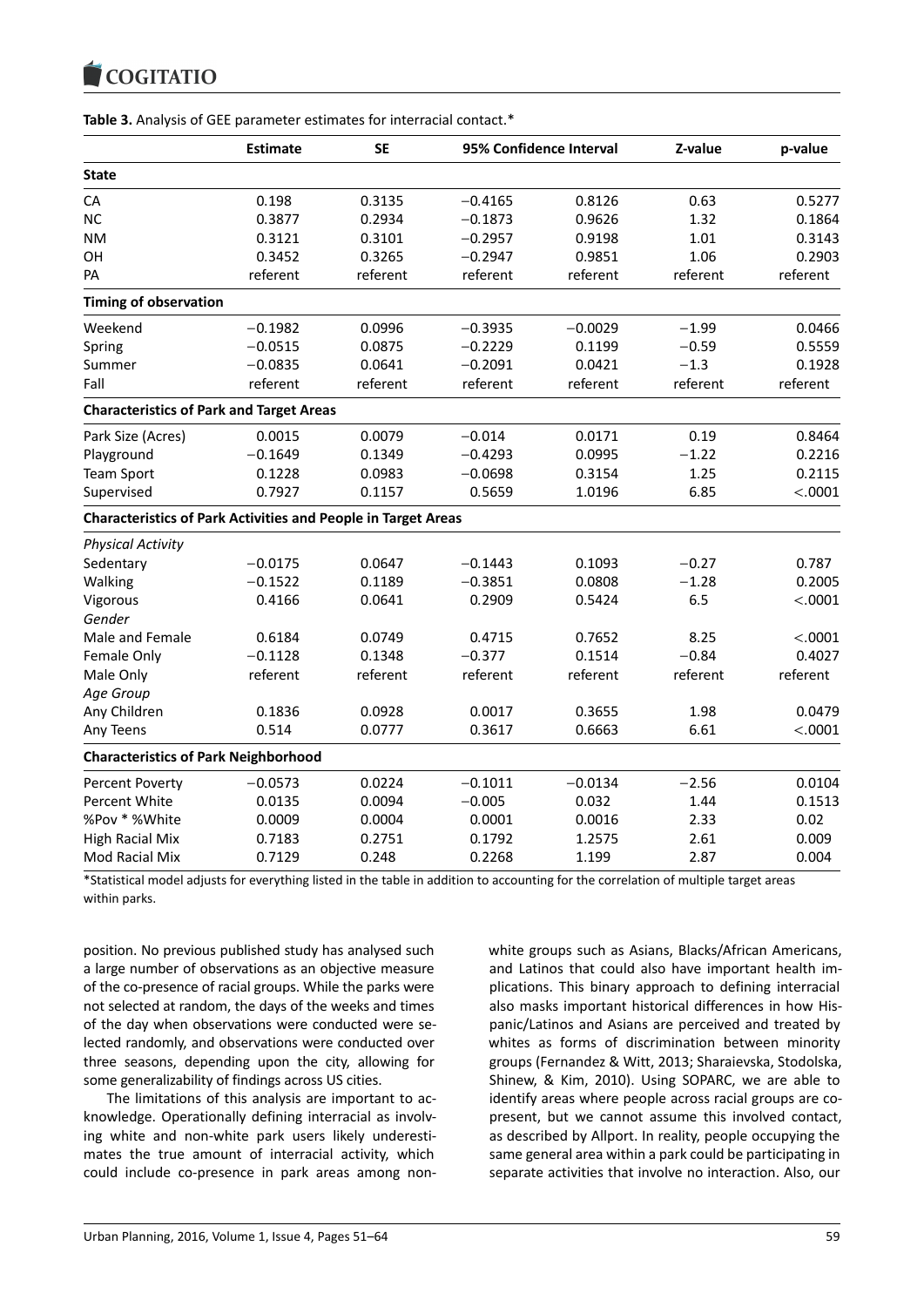analysis treats individual park target areas as the unit of analysis without accounting for their size.

#### **6. Implications for Future Research**

Research on intergroup contact frequently emphasizes the conditions that facilitate positive effects, such as the presence of authority to support both groups. We may be able to infer that supervision of park activities constitutes this authority, but we know nothing about the nature of those interactions—including the amount of civility, engagement, friendship, or conflict—through observations using the conventional SOPARC measure. Further research is needed to investigate the nature of the interactions among people across racial groups and their impact on individual attitudes and behaviours. Adaptations to SOPARC might include new considerations of the verbal language, body language, tone of voice, eye contact, physical contact, and other characteristics of the interaction among park users. Or, on the model of Cohen et al. (2016), separate measures of intoxication, smoking, fighting, or groups of people who were intimidating others within parks might be used in conjunction with SOPARC observations to measure conflict and potentially negative interactions. Existing measures of segregation might also be applied to the spatial configuration of park users across race/ethnicity, on the model of Echols, Solomon and Graham (2014) study of seating patterns in a school cafeteria using measures of exposure (potential for interaction among people across groups) and entropy (how evenly people across group are spread out over a space).

This study calls on researchers across disciplines to consider more broadly the contributions of parks to public health beyond physical activity and the psychosocial benefits of exposure to nature. Urban parks were purposefully designed in the 19<sup>th</sup> Century with high expectations and democratic ideals, even if they may not have been intended to challenge white prejudice and institutional racism. The potential for neighbourhood parks and other outdoor, green public spaces to promote interracial contact represents an important and underappreciated pathway linking urban design and human health. Urban planning must meet this mandate for realizing the promise of neighbourhood parks by more carefully theorizing, designing, maintaining and then activating these public spaces to achieve equity and health.

#### **Acknowledgements**

This study was funded by the National Institutes of Health (NIH), National Heart Lung and Blood Institute # R01HL092569. The content is solely the responsibility of the authors and does not necessarily represent the official views of the NIH.

# **Conflict of Interests**

The authors declare no conflict of interests.

#### **References**

- Abercrombie, L. C., Sallis, J. F., Conway, T. L., Frank, L. D., Saelens, B. E., & Chapman, J. E. (2008). Income and racial disparities in access to public parks and private recreation facilities. *American Journal of Preventive Medicine*, *34*(1), 9–15.
- Allport, G. W. (1954). *The nature of prejudice*. Reading: Addison-Wesley.
- Angel, S. (2012). *Planet of cities*. Cambridge, MA: Lincoln Institute of Land Policy.
- Balseviciene, B., Sinkariova, L., Grazuleviciene, R., Andrusaityte, S., Uzdanaviciute, I., Dedele, A., & Nieuwenhuijsen, M. J. (2014). Impact of residential greenness on preschool children's emotional and behavioral problems. *International Journal of Environmental Research and Public Health*, *11*(7), 6757–6770.
- Besenyi, G. M., Kaczynski, A. T., Wilhelm Stanis, S. A., & Vaughan, K. B. (2013). Demographic variations in observed energy expenditure across park activity areas. *Preventive Medicine*, *56*(1), 79–81.
- Beyler, N., Bleeker, M., James-Burdamy, S., Fortson, J., & Benjamin, M. (2014). The impact of playworks on students' physical activity during recess: Findings from a randomized control trial. *Preventive Medicine*, *69*, S20–S26.
- Binder, J., Zagefka, H., Brown, R., Funke, F., Kessler, T., Mummendey, A., Leyens, J.-P. (2009). Does contact reduce prejudice or does prejudice reduce contact? A longitudinal test of the contact hypothesis amongst majority and minority groups in three European countries. *Journal of Personality and Social Psychology*, *96*(4), 843–856.
- Brown, R., & Hewstone, M. (2005). An integrative theory of intergroup contact. *Advances in Experimental Social Psychology*, *37*, 255–343.
- Brownson, R. C., Hoehner, C. M., Day, K., Forsyth, A., & Sallis, J. F. (2009). Measuring the built environment for physical activity: state of the science. *American Journal of Preventive Medicine*, *36*(4), S99–S123.
- Byrne, J. (2012). When green is White: The cultural politics of race, nature and social exclusion in a Los Angeles urban national park. *Geoforum*, *43*, 595–611.
- Byrne, J., & Wolch, J. (2009). Nature, race, and parks: Past research and future directions for geographic research. *Progress in Human Geography*, *33*(6), 743–765.
- Cattell, V., Dines, N., Gesler, W., & Curtis Mingling, S. (2008). Mingling, observing, and lingering: Everyday public spaces and their implications for well-being and social relations. *Health & Place*, *14*(3), 544–561.
- Chow, B. C., McKenzie, T. L., & Sit, C. H. P. (2016) Public parks in Hong Kong: Characteristics of physical activity areas and their users. *International Journal of Environmental Research and Public Health*, *13*(7), 639.
- Christ, O., Hewstone, M., Tausch, N., Wagner, U., Voci, A., Hughes, J., & Cairns, E. (2010). Direct contact as a moderator of extended contact effects: Cross-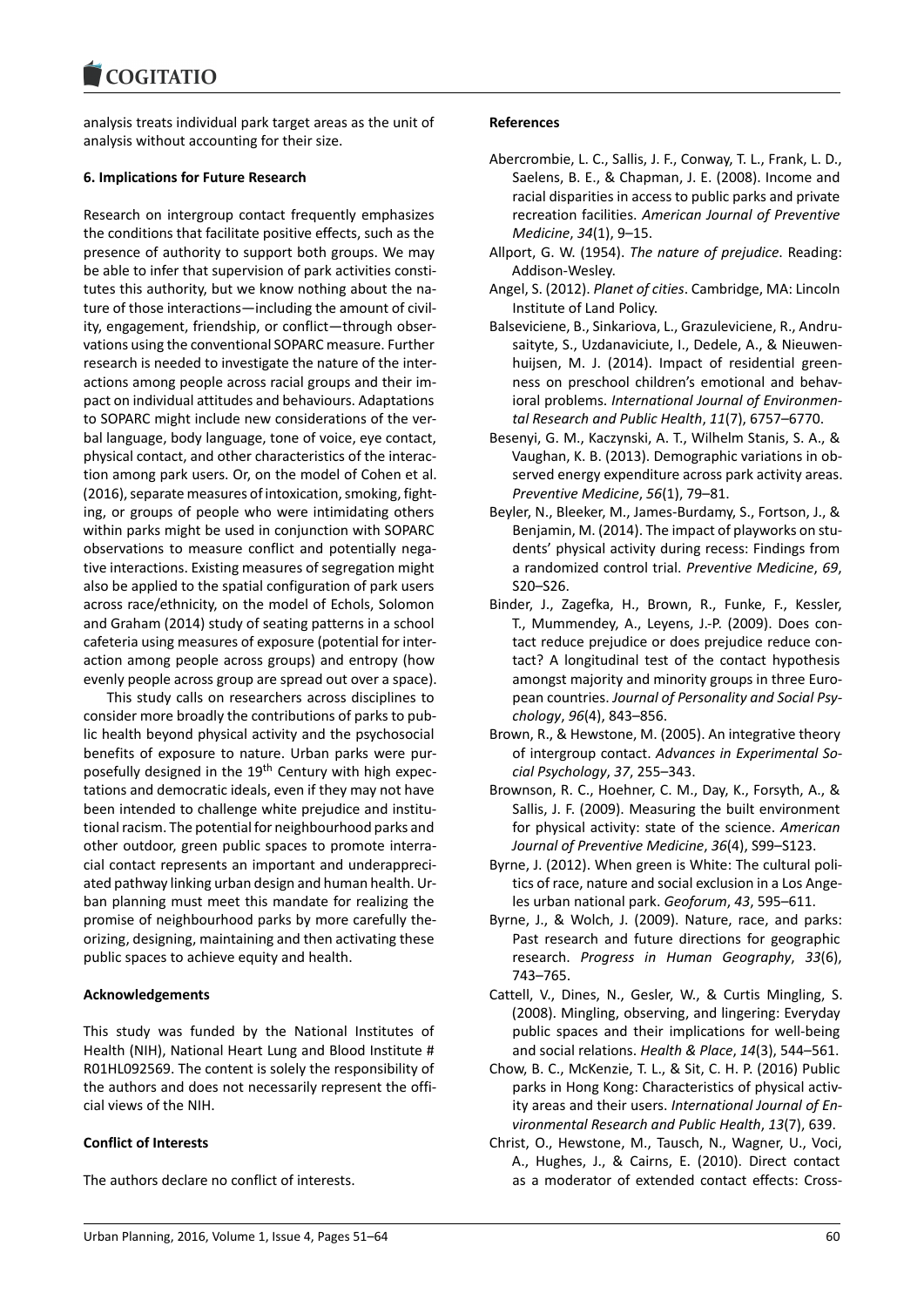sectional and longitudinal impact on outgroup attitudes, behavioral intentions, and attitude certainty. *Personality and Social Psychology Bulletin*, *36*(12), 1662–1674.

- Christ, O., Schmid, L., Lolliot, S., Swart, H., Stolle, D., Tausch, N., . . . Hewstone, M. (2014). Contextual effect of positive intergroup contact on outgroup prejudice. *Proceedings of the National Academy of Sciences of the United States of America*, *111*(11), 3996–4000.
- Cohen, D. A., Bing, H., Derose, K. P., Williamson, S., Marsh, T., Raaen, L., & McKenzie, T. (2016). The paradox of parks in low-income areas: Park use and perceived threats. *Environment and Behavior*, *48*(1), 230–245.
- Cohen, D. A., Lapham, S., Evenson, K. R., Williamson, S., Golinelli, D., Ward, P., McKenzie, T. L. (2013). Use of neighborhood parks: Does socio-economic status matter? A four-city study. *Public Health*, *127*(4), 325–332.
- Cohen, D. A., McKenzie, T. L., Sehgal, A. S., Williamson, S., Golinelli, D., & Lurie, N. (2007). Contribution of public parks to physical activity. *American Journal of Public Health*, *97*(3), 509–514.
- Cohen D. A., Setodji, C., Evenson, K. R., Ward, P., Lapham, S., Hillier, A., McKenzie, T.L. (2011). How much observation is enough? Refining the administration of SOPARC. *Journal of Physical Activity & Health*, *8*(8), 1117–1123.
- Coley, R. L., Kuo, F. E., & Sullivan, W. C. (1997). Where does community grow? The social context created by Nature in urban public housing. *Environment and Behavior*, *29*(4), 468–492.
- Cranz, G. (1982). *The politics of park design: A History of urban parks in America*. Cambridge, MA: MIT Press.
- Cranz, G, & Boland, M. (2004). Defining the sustainable park: A fifth model for urban parks. *Landscape Journal*, *23*(2), 102–104.
- Dannenberg, A. L., Frumkin, H., & Jackson, R. J. (Eds.). (2011). *Making healthy places: Designing and building for health, well-being and sustainability*. Washington, DC: Island Press.
- Deegan, M., Hehman, E., Gaertner, S. L., & Dovidio, J. F. (2015). Positive expectations encourage generalization from a positive intergroup interaction to outgroup attitudes. *Psychology Bulletin*, *41*(1), 52–65.
- Derickson, K. D. (2016). The racial state and resistance in Ferguson and beyond. *Urban Studies*, *53*(11), 2223–2237.
- Derose, K. P., Han, B., Williamson, S., Cohen, D. A., & RAND Corporation. (2015). Racial-ethnic variation in park use and physical activity in the city of Los Angeles. *Journal of Urban Health*, *92*(6), 1011–1023.
- Donovan, G. H., & Prestemon, J. P. (2012). The effect of trees on crime in Portland, Oregon. *Environment and Behavior*, *44*(1), 3–30.
- Dovidio J. F., Gaertner, S. L., & Kawakami, K. (2003). Intergroup contact: The past, present and the fu-

ture. *Group Processes and Intergroup Relations*, *6*(1), 5–21.

- Echols, L., Solomon, B. J., & Graham, S. (2014). Same spaces, different races: What can cafeteria seating patterns tell us about intergroup relations in middle school? *Cultural Diversity and Ethnic Minority*, *20*(4), 611–620.
- Eisenman, T. S. (2013). Frederick Law Olmsted, green infrastructure, and the evolving city. *Journal of Planning History*, *12*(4), 287–311.
- Eisenman, T. S. (2016). Greening cities in an urbanizing age: The human health bases in the  $19<sup>th</sup>$  and early 21st centuries. *Change Over Time*, *6*(2), 216–247.
- Eller, A., & Abrams, D. (2004). Come together: Longitudinal comparisons of Pettigrew's reformulated intergroup contact model and the common ingroup identity model in Anglo-French and Mexican-American contexts. *European Journal of Social Psychology*, *34*(3), 229–256.
- Evenson, K. R., Jones, S. A., Holliday, K. M., Cohen, D. A., & McKenzie, T. L. (2016). Park characteristics, use, and physical activity: A review of studies using SOPARC (System for Observing Play and Recreation in Communities). *Preventive Medicine*, *86*, 153–166.
- Evenson, K. R., Wen, F., Hillier, A., & Cohen, D. A. (2013). Assessing the contribution of parks to physical activity using global positioning system and accelerometry. *Medicine and Science in Sports and Exercise*, *45*(10), 1981–1987.
- Fernandez, M., & Witt, P. (2013). Attracting Hispanics to a public recreation center: Examining intergroup tension and historical factors. *Journal of Leisure Research*, *45*(4), 423–444.
- Francis, J., Wood, L. J., Knuiman, M., & Giles-Corti, B. (2012). Quality or quantity? Exploring the relationship between public open space attributes and mental health in Perth, Western Australia. *Social Science & Medicine*, *74*(10), 1570–1577.
- Francis, J., Giles-Corti, B., Wood, L., & Knuiman, M. (2012). Creating sense of community: The role of public space. *Journal of Environmental Psychology*, *32*(4), 401–409.
- Gee, G. C., & Ford, C. L. (2011). Structural racism and health inequities: Old issues, new directions. *Du Bois Review*, *8*(1), 115–132.
- Gee, G. C., Walsemann, K. M., & Brondolo, E. (2012). Life course perspective on how racism may be related to health inequities. *American Journal of Public Health*, *102*(5), 967–974.
- Gobster, P. H. (1998). Urban parks as green walls or green magnets? Interracial relations in neighborhood boundary parks. *Landscape and Urban Planning*, *41*(1), 43–55.
- Gobster, P. H. (2002). Managing urban parks for a racially and ethnically diverse clientele. *Leisure Science*, *24*(2), 143–159.
- Grazuleviciene, R., Dedele, A., Danileviciute, A., Vencloviene, J., Grazulevicius, T., Andrusaityte, S., . . .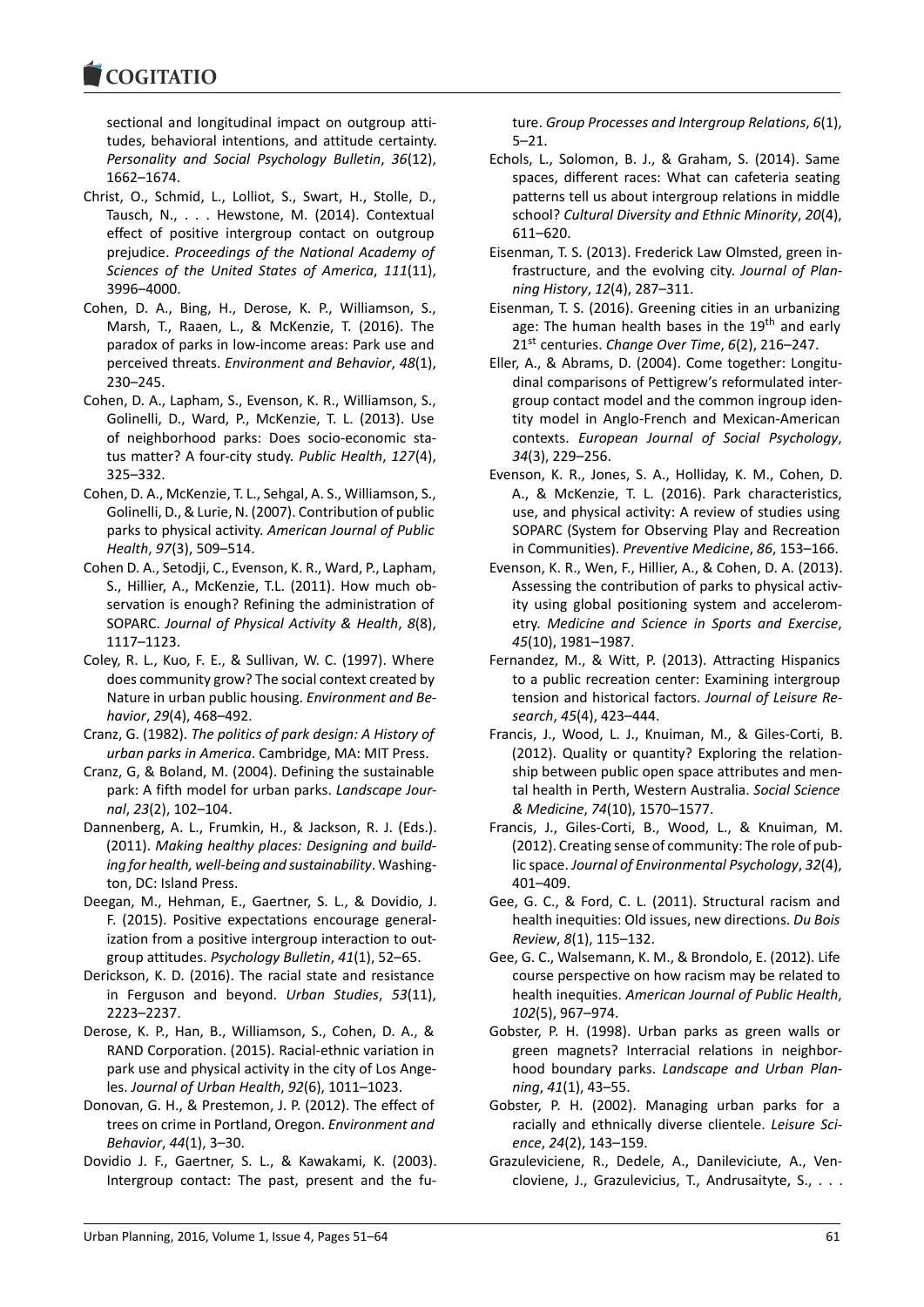

Nieuwenhuijsen, M. J. (2014). The influence of proximity to city parks on blood pressure in early pregnancy. *International Journal of Environmental Research and Public Health*, *11*(3), 2958–72.

- Han, B., Cohen, D. A., Derose, K. P., Marsh, T., Williamson, S., & Loy, S. (2015). Effectiveness of a free exercise program in a neighborhood park. *Preventive Medicine Reports*, *2*, 255–258.
- Harnik, P. (2010). *Urban green: Innovative parks for resurgent cities*. Washington, DC: Island Press.
- Hartig, T., Mitchell, R., de Vries, S., & Frumkin, H. (2014). Nature and Health. *Annual Review of Public Health*, *35*, 207–228.
- Ho, C-H., Sasidharan, V., Elmendorf, W., Willits, F. K., Graefe, A., & Godbey, G. (2005). Gender and ethnic variations in urban park preferences, visitation and perceived benefits. *Journal of Leisure Research*, *37*(3), 281–306.
- Hodson, G., & Hewstone, M. (2013). *Advances in intergroup contact*. London: Psychology Press.
- Jacobs, J. (1961). *The death and life of great American cities*. New York: Random House.
- Jamieson, J. P., Koslov, K., Nock, M. K., & Mendes, W. B. (2013). Experiencing discrimination increases risk taking. *Psychological Science*, *24*(2), 131–139.
- Jones, A. P., & Lachowycz, K. (2011). Greenspace and obesity: A systematic review of the evidence. *Obesity Reviews*, *12*(5), e183–e189.
- Jones, C. P. (2000). Levels of racism: A theoretic framework and a gardener's tale. *American Journal of Public Health*, *90*(8), 1212–1215.
- Kaczynski, A. T., & Henderson, K. A. (2008). Parks and recreation settings and active living: A review of associations with physical activity function and intensity. *Journal of Physical Activity and Health*, *5*(4), 619–632.
- Kaczynski, A. T., Luke, R., Potwarka, M. A., & Saelens, B. E. (2008). Association of park size, distance, and features with physical activity in neighborhood parks. *American Journal of Public Health*, *98*(8), 1451–1456.
- Kaczynski, A. T., Wilhelm Stanis, S. A., Hastmann, T. J., & Besenyi, G. M. (2011). Variations in observed park physical activity intensity level by gender, race, and age: Individual and joint effects. *Journal of Physical Activity and Health*, *8*(Suppl 2), S151–S160.
- Kaplan, R., & Kaplan, S. (1989). *The experience of Nature: A psychological perspective*. Cambridge, New York: Cambridge University Press.
- Kaplan, S. (1995). The restorative benefits of Nature: Toward an integrative framework. *Journal of Environmental Psychology*, *15*(3), 169–182.
- Kazmierczak, A. (2013). The contribution of local parks to neighborhood social ties. *Landscape and Urban Planning*, *109*(1), 31–44.
- Keeley, M. (2011). The Green Area Ratio: An urban site sustainability metric. *Journal of Environmental Planning and Management*, *54*(7), 937–958.
- King, A., Glanz, K., & Patrick, K. (2015). Technologies to

measure and modify physical activity and eating environments. *American Journal of Preventive Medicine*, *48*(5), 630–638.

- Krieger, N. (1999). Embodying inequality: A review of concepts, measures, and methods for studying health consequences of discrimination. *International Journal of Health Services*, *29*(2), 295–352.
- Krieger, N. (2016). Living and dying at the crossroads: Racism, embodiment, and why theory is essential for a public health of consequence. *American Journal of Public Health*, *106*(5), 832–833.
- Kuo, F. E., Bacaicoa, M., & Sullivan, W. C. (1998). Transforming inner-city landscapes: Trees, sense of safety, and preference. *Environment and Behavior*, *30*(1), 28–59.
- Kuo, F.E., & Sullivan, W. C. (2001). Environment and crime in the inner city: Does vegetation reduce crime? *Environment and Behavior*, *33*(3), 343–367.
- Kuo, F. E., Sullivan, W. C., Coley, R. L., & Brunson, L. (1998). Fertile ground for community: Inner-city neighborhood common spaces. *American Journal of Community Psychology*, *26*(6), 823–851.
- Lee, K. J., & Scott, D. (2013). Interracial contact experience during recreational basketball and soccer: Korean American males' perspective. *Journal of Leisure Research*, *45*(3), 267–294.
- Levin, S., van Laar, C., & Sidanius, J. (2003). The effects of ingroup and outgroup friendships on ethnic attitudes in college: A longitudinal study. *Group Processes and Intergroup Relations*, *6*(1), 76–92.
- McKenzie, T. L., Cohen, D. A., Sehgal, A., Williamson, S., & Golinelli, D. (2006). System for Observing Play and Recreation in Communities (SOPARC): Reliability and feasibility measures. *Journal of Physical Activity & Health*, *3*, S208–S222.
- McKinnon, R. A., Reedy J., Berrigan, D., & Krebs-Smith, S. M. (2012). The National Collaborative on Childhood Obesity Research catalogue of surveillance systems and measures registry: New tools to spur innovation and increase productivity in childhood obesity research. *American Journal of Preventive Medicine*, *42*(4), 433–435.
- Maas, J., van Dillen, S. M. E., Verheij, R. A., & Groenewegen, P. P. (2009). Social contact as a possible mechanism behind the relation between green space and health. *Health & Place*, *15*(2), 586–595.
- Main, K. (2013). Planting roots in foreign soil? Immigrant place meanings in an urban park. *Journal of Environmental Psychology*, *36*, 291–304.
- Mills, C. (1997). *The racial contract*. Ithaca, NY: Cornell University Press.
- Newman, O. (1972). *Defensible space: Crime prevention through urban design*. New York: Macmillan.
- Olmsted, F. L. (1870). Public parks and the enlargement of towns. *The Urban Design Reader*, 28–34.
- Peters, K., Elands, B., & Buijs, A. (2010). Social interactions in urban parks: Stimulating social cohesion? *Urban Forestry & Urban Greening*, *9*(2), 93–100.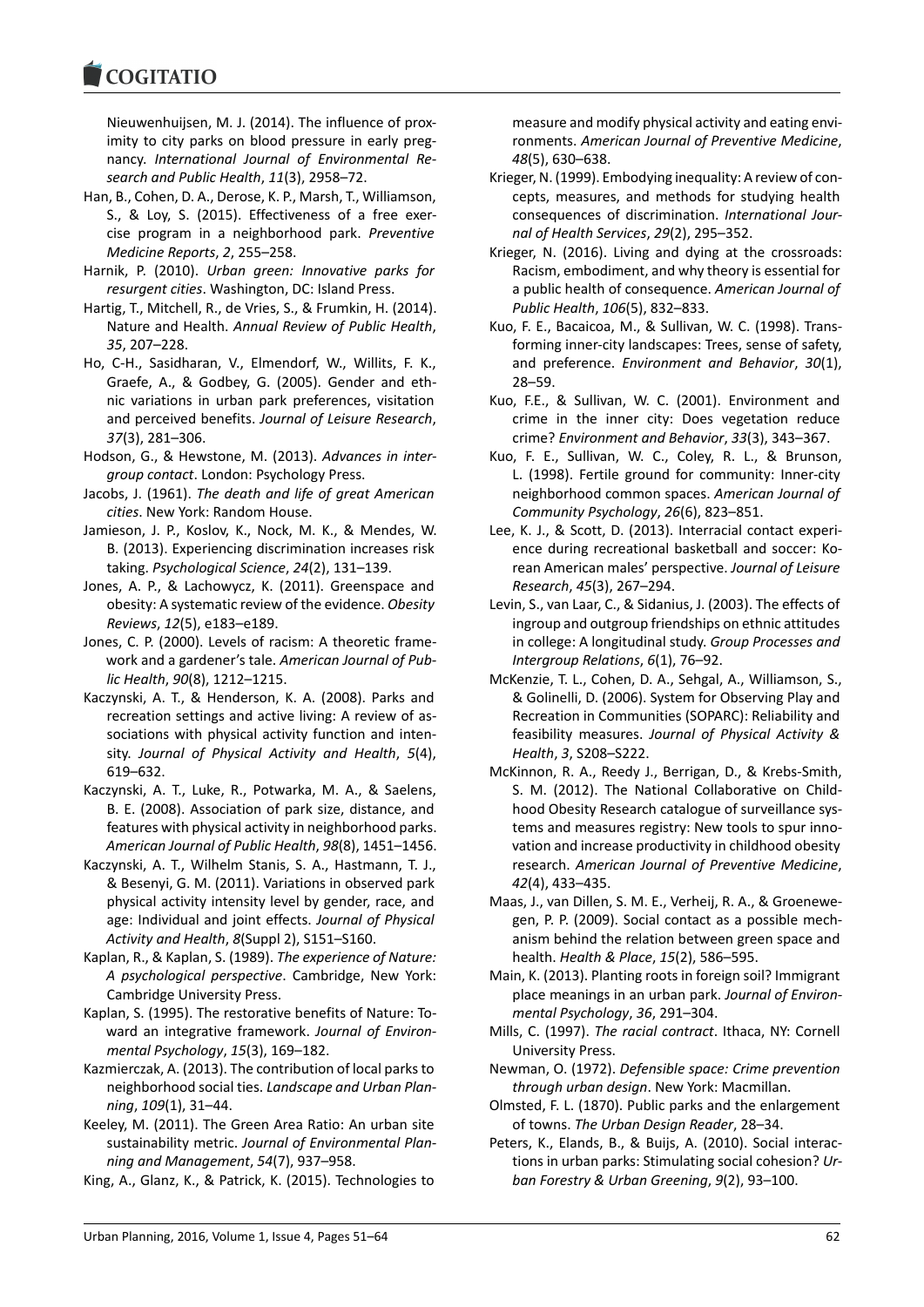- Pettigrew, T. F. (1998). Intergroup Contact Theory. *American Review of Psychology*, *49*(1), 65–85.
- Pettigrew, T. F. (2016). In pursuit of three theories: Authoritarianism, relative deprivation, and intergroup contact. *Annual Review of Psychology*, *67*, 1–21.
- Pettigrew, T. F., & Tropp, L. R. (2006). A meta-analytic test of intergroup contact theory. *Journal of Personality and Social Psychology*, *90*(5), 751–783.
- Putnam, R. D. (2000). *Bowling alone. The collapse and revival of American community*. New York: Simon and Schuster.
- Quigg, R., Gray, A., Reeder, A., Holt, A., & Waters, D. L. (2010). Using accelerometers and GPS units to identify the proportion of daily physical activity located in parks with playgrounds in New Zealand children. *Preventive Medicine*, *50*(5), 235–240.
- Reed, J. A., & Hooker, S. P. (2012). Where are youth physically active? A descriptive examination of 45 parks in a southeastern community. *Child Obesity*, *8*(2), 124–131.
- Reed, J. A., Hooker, S. P., Muthukrishnan, S., & Hutto, B. (2011). User demographics and physical activity behaviors on a newly constructed urban rail/trail conversion. *Journal of Physical Activity & Health*, *8*(4), 534–542.
- Reed, J. A., Price, A. E., Grost, L., & Mantinan, K. (2012). Demographic characteristics and physical activity behaviors in sixteen Michigan parks. *Journal of Community Health*, *37*(2), 507–512.
- Rios, R., Aiken, L. S. & Zautra, A. J. (2012). Neighborhood contexts and the mediating role of neighborhood social cohesion on health and psychological distress among Hispanic and Non-Hispanic residents. *Annals of Behavioral Medicine*, *43*(1), 50–61.
- Rishbeth, C. (2001). Ethnic minority groups and the design of public open space: An inclusive landscape? *Landscape Research*, *26*(4), 351–366.
- Schuyler, D. (1986). *The new urban landscape: The redefinition of city form in nineteenth-century America*. Baltimore and London: Johns Hopkins University Press.
- Seeland, K., Dübendorfer, S., & Hansmann, R. (2009). Making friends in Zurich's urban forests and parks: The role of public green space for social inclusion of youths from different cultures. *Forest Policy and Economics*, *11*(1), 10–17.
- Sharaievska, I., Stodolska, M., Shinew, K. J., & Kim, J. (2010). Perceived discrimination in leisure settings in Latino urban communities. *Leisure*, *34*(3), 295–326.
- Shores, K. A., & West, S. T. (2010). Rural and urban park visits and park-based physical activity. *Preventive Medicine*, *50*, S13–S17.
- Solecki, W. D., & Welch, J. M. (1995). Urban parks: Green spaces or green walls? *Landscape and Urban Planning*, *32*(2), 93–106.
- Song, C., Ikei, H., Igarashi, M., Miwa, M., Takagaki, M., & Miyazaki, Y. (2014). Physiological and psychological responses of young males during spring-time walks

in urban parks. *Journal of Physiological Anthropology*, *33*(8), 1–7.

- Stodolska, M., Peters, K., & Horolets, A. (2016). Immigrants' adaptation and interracial/interethnic interactions in natural environments. *Leisure Sciences*, 1–17. doi:10.1080/01490400.2016.1213676
- Sturm, R., & Cohen, D. (2014) Proximity to urban parks and mental health. *The Journal of Mental Health Policy and Economics*, *17*(1), 19–24.
- Sugiyama, T., Leslie, E., Giles-Corti, B., & Owen, N. (2008). Associations of neighbourhood greenness with physical and mental health: Do walking, social coherence and local social interaction explain the relationships? *Journal of Epidemiology and Community Health*, *62*(5), e9.
- Sullivan, W. C., Kuo, F. E., & DePooter, S. (2004). The fruit of urban nature: Vital neighborhood spaces. *Environment and Behavior*, *36*(5), 678–700.
- Ulrich, R. S. (1984). View through a window may influence recovery from surgery. *Science*, *224*(4647), 420–421.
- Van Dyck, D., Sallis, J. F., Cardon, G., Deforche, B, Adams, M. A., Geremia, C., & De Bourdeaudhuij, I. (2013) Association of neighborhood characteristics with active park use: An observational study in two cities in the USA and Belgium. *International Journal of Health Geographics*, *12*(1), 1.
- Ward, P., McKenzie, T. L., Cohen, D., Evenson, K. R., Golinelli, D., Hillier, A., Williamson, S. (2014). Physical activity surveillance in parks using direct observation. *Preventing Chronicic Disease*, *11*.
- Watson, K. B., Harris, C. D., Carlson, S. A., Dorm, J. M., & Fulton, J. E. (2016). Disparities in adolescents' residence in neighborhoods supportive of physical activity—United States, 2011-2012. *MMWR Morbidy and Mortality Weekly Report*, *65*, 59601.
- Weiss, C. C., Purciel, M., Bader, M., Quinn, J. W., Lovasi, G., Neckerman, K. M., & Rundle, A. G. (2011). Reconsidering access: Park facilities and neighborhood disamenities in New York City. *Journal of Urban Health*, *88*(2), 297–310.
- West, P. C. (1989). Urban region parks and Black minorities: Subculture, marginality, and interracial relations in park use in the Detroit metropolitan area. *Leisure Sciences*, *11*(1), 11–28.
- Wheater, C. P., Potts, E., Shaw, E. M., Perkins, C., Smith, H., Casstles, H., . . . Bellis, M. A. (2007). *Returning urban parks to their public health roots*. Manchester and Liverpool: Manchester Metropolitan University and Liverpool John Moores University.
- Wilson, J. Q., & Kelling, G. L. (1982). Broken windows: The police and neighborhood safety. *The Atlantic Monthly*, *249*(3), 29–38.
- Young, R. F. (2011). Planting the living city: Best practices in planning green infrastructure—Results from major US cities. *Journal of the American Planning Association*, *77*(4), 368–381.